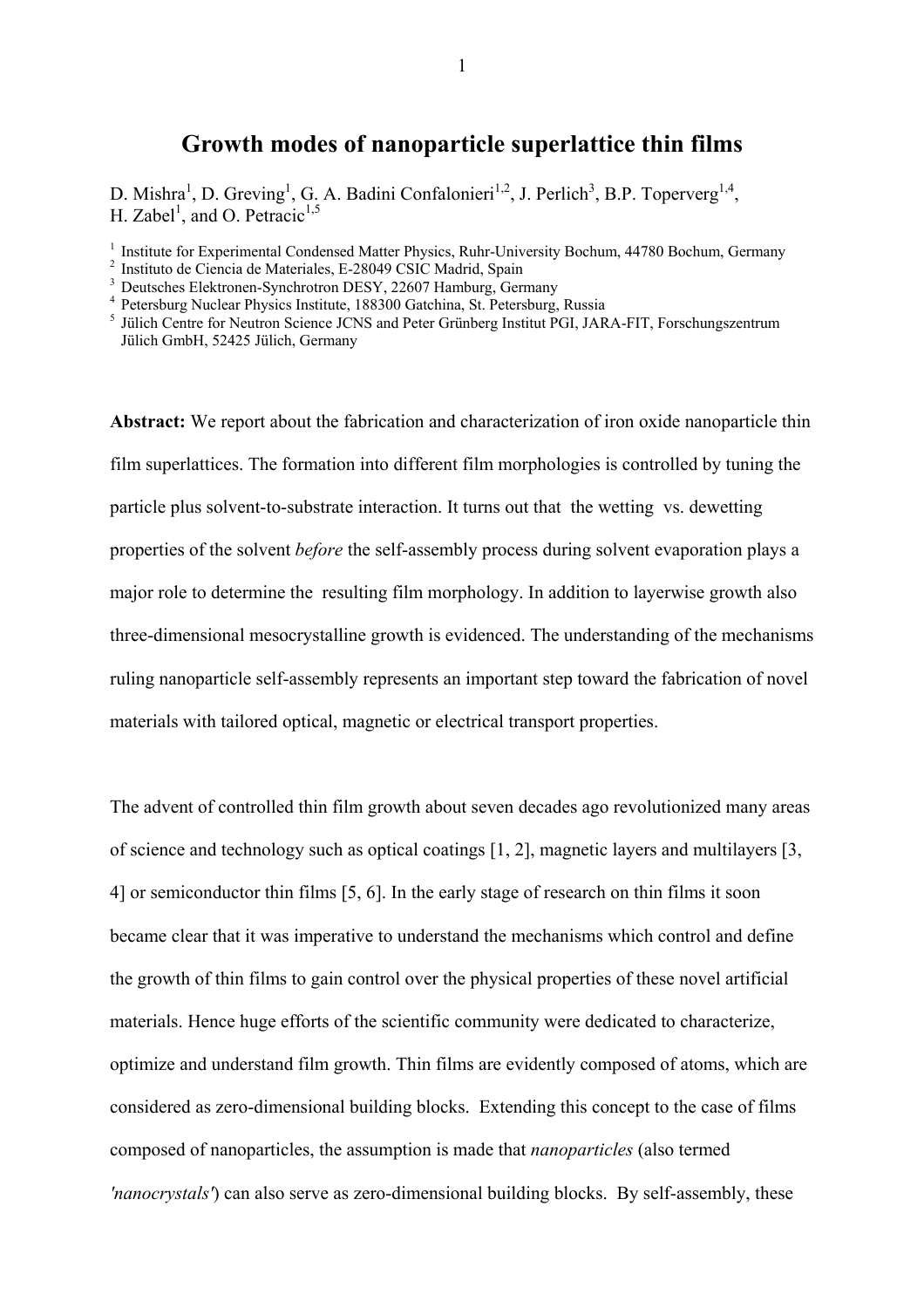building blocks may form two-dimensional thin films or three-dimensional crystals (so-called 'nanoparticle superlattices') analogous to atomic films and crystal lattices [7 - 17]. However, in contrast to atomic films, the solid state properties of those elementary building blocks (dielectric, magnetic, etc.), as well as their interactions responsible for the type of ordering, can be modified for achieving desirable characteristics of the resulting nanocomposed supercrystals.

Indeed, modern chemical synthesis methods have enabled the fabrication of nanoparticles (NPs) from metallic, semiconducting and insulating materials in various shapes and sizes, and with narrow size distributions [12, 18 - 21]. Moreover, there are considerable efforts to design novel self-assembled structures with tunable magnetic, electrical and optical properties for the fabrication of nanodevices or materials. Therefore, it is essential to understand the underlying mechanism of self-assembly in 2 or 3 dimensions. It is thus necessary to address the forces and interactions on the nanoscale responsible for the different growth modes of nanoparticle superlattices.

There are numerous superstructures or morphologies observed upon self-assembly, starting from monolayers with cubic, hexagonal or face centered cubic geometry [11, 12, 13], networks [22], rings [23], chains [24] and 3-dimensional islands [25]. A conscious effort has also been made to explain these morphologies by a comprehensive theoretical framework. One approach is to consider various interaction forces relevant at the nanoscale [24], namely, van der Waals (vdW) force, electrostatic force, magnetic dipole force, steric repulsion, depletion force and capillary force. The simplest Lennard-Jones potential, which includes vdW force, can describe the atomic crystallization process involving two body interactions summed over all pairs participating in the crystal formation. However, thin films and superlattices are usually grown from NP colloids on some kind of substrate. Therefore, in self-assembly of nanoparticles the solvent plus NP (one body) interaction has to be considered concomitant with the wetting properties of the solvent on the substrate. Another approach is to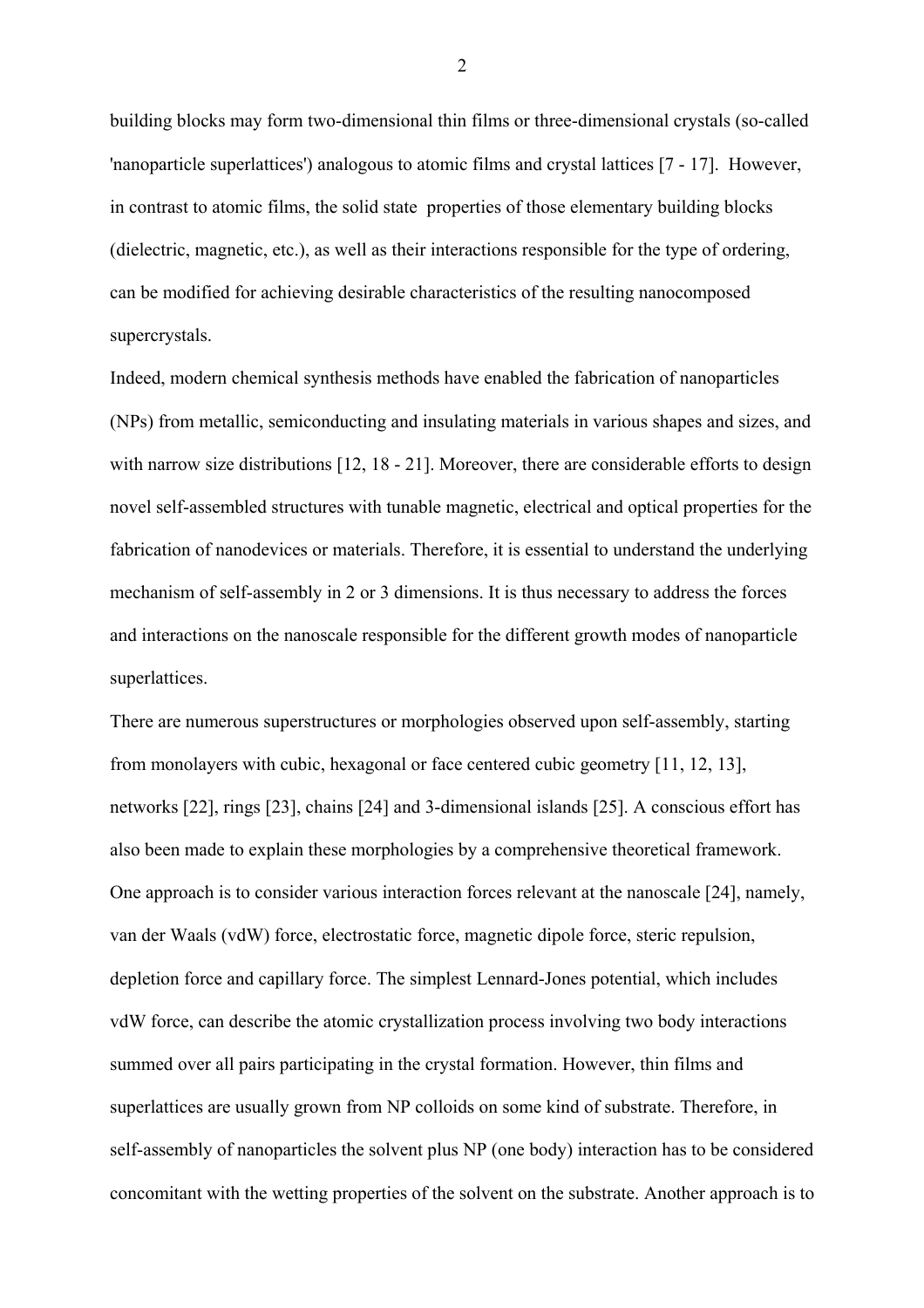consider thermodynamic parameters like the Gibbs and Helmholtz free energies, which has been successfully applied to the description of nucleation and growth of atomic thin films and colloidal crystals [26]. However, NP self-assembly is a process far from equilibrium due to solvent flow and local solvent fluctuations [22, 27]. The dynamic problem of solvent evaporation has been addressed with a coarse-grained lattice model to describe the final morphologies comparable to experimental observations [22].

Here we present several examples of studies of self-assembly of iron oxide NPs dispersed in toluene on different substrates. The final morphology can be understood as a result of a twostep process. The first step determines the wetting or dewetting of toluene on the respective substrate. This defines the macroscopic ordering of the NP layers (either continuous layer or islands). The second step is solvent evaporation, where the nanoscopic ordering takes place and the NPs form ordered or disordered structures. The two-step self-assembly process leads to unique morphologies characterized by quantitatively different superlattice coherence lengths and defect structures. Ideally, the two steps are not mutually exclusive events. We investigated these structures in the real space as well as in the reciprocal space via scanning electron microscopy (SEM) and grazing incidence small angle x-ray scattering (GISAXS) at synchrotron sources, respectively.

The first example to be considered is a monolayer thin film of NPs, *spin-coated* onto a Si substrate (sample 'Si'), the scanning electron microscopy (SEM) image of which is shown in Figure 1a. A complete monolayer of NPs is clearly visible, covering the entire substrate surface. The NPs self-assemble into a 2D hexagonal lattice, showing domain boundaries, vacancies and other structural defects analogous to those found in polycrystalline solids. Moreover, in some places it is possible to observe an incomplete second layer forming a system of effectively 1.2 to 1.5 monolayers. The solvent completely wets the surface and the NP assembly takes place during the evaporation. The hexagonal arrangement can arise due to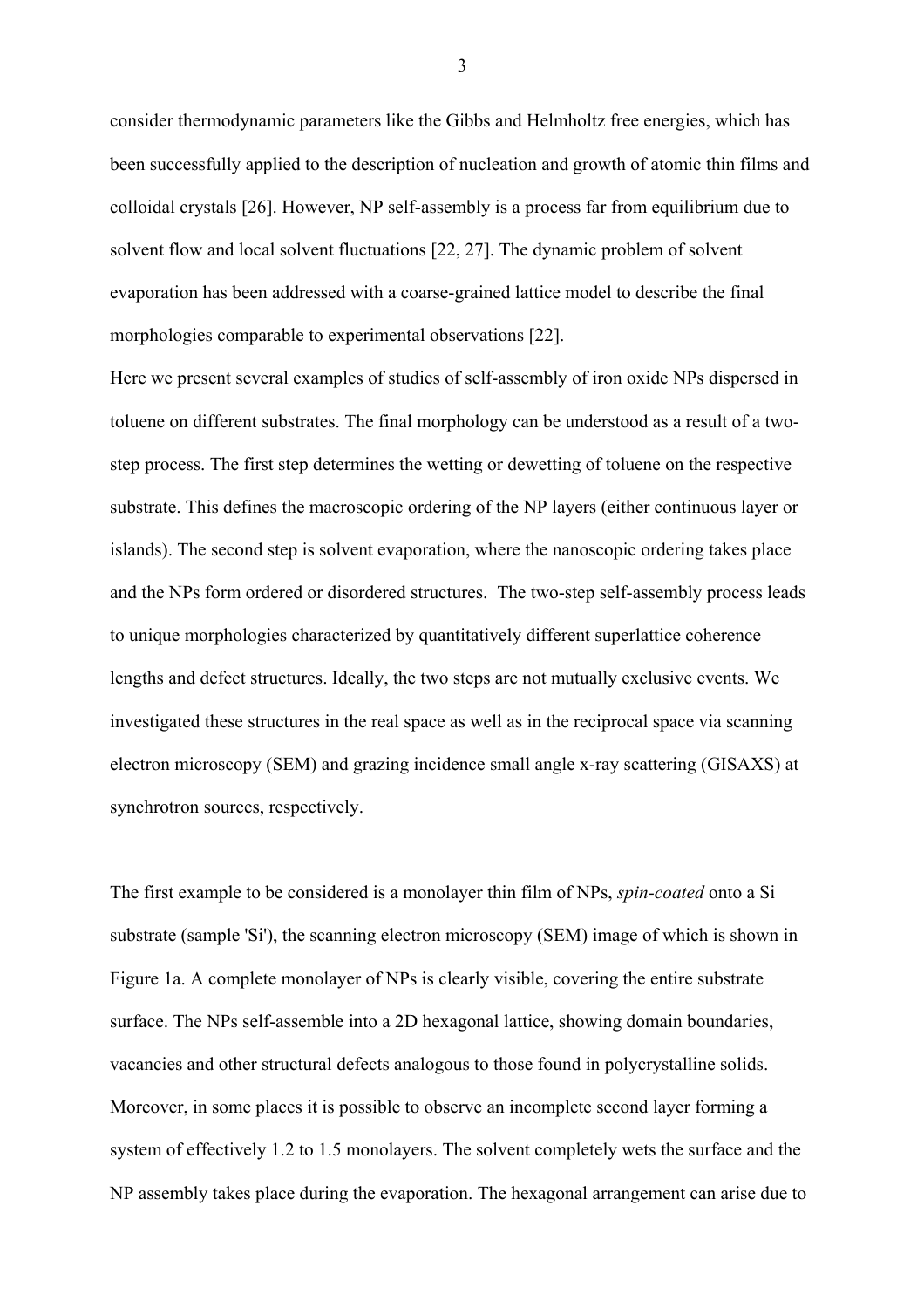attractive vdW force, which manifests below a certain volume fraction of dissolved NPs with respect to the total volume of the solution.



*Figure 1: SEM images of NPs spin-coated on (a) silicon substrate with native oxide (sample 'Si') (b) PMMA coated silicon (sample 'PMMA\_ 4P') showing a completely different NP arrangement on the substrates. The corresponding GISAXS patterns are shown in (c) and (d) respectively.* 

Although SEM imaging provides us with a useful visual inspection of the sample, it alone is insufficient to address a comprehensive study of long-range correlations of NPs across the substrate. A more powerful characterization technique is needed, providing information on both the in-plane as well as the in-depth structural ordering. These requirements are met by the use of Grazing Incidence Small Angle X-ray Scattering (GISAXS), a surface sensitive xray scattering technique, which provides electron density profiles statistically averaged over a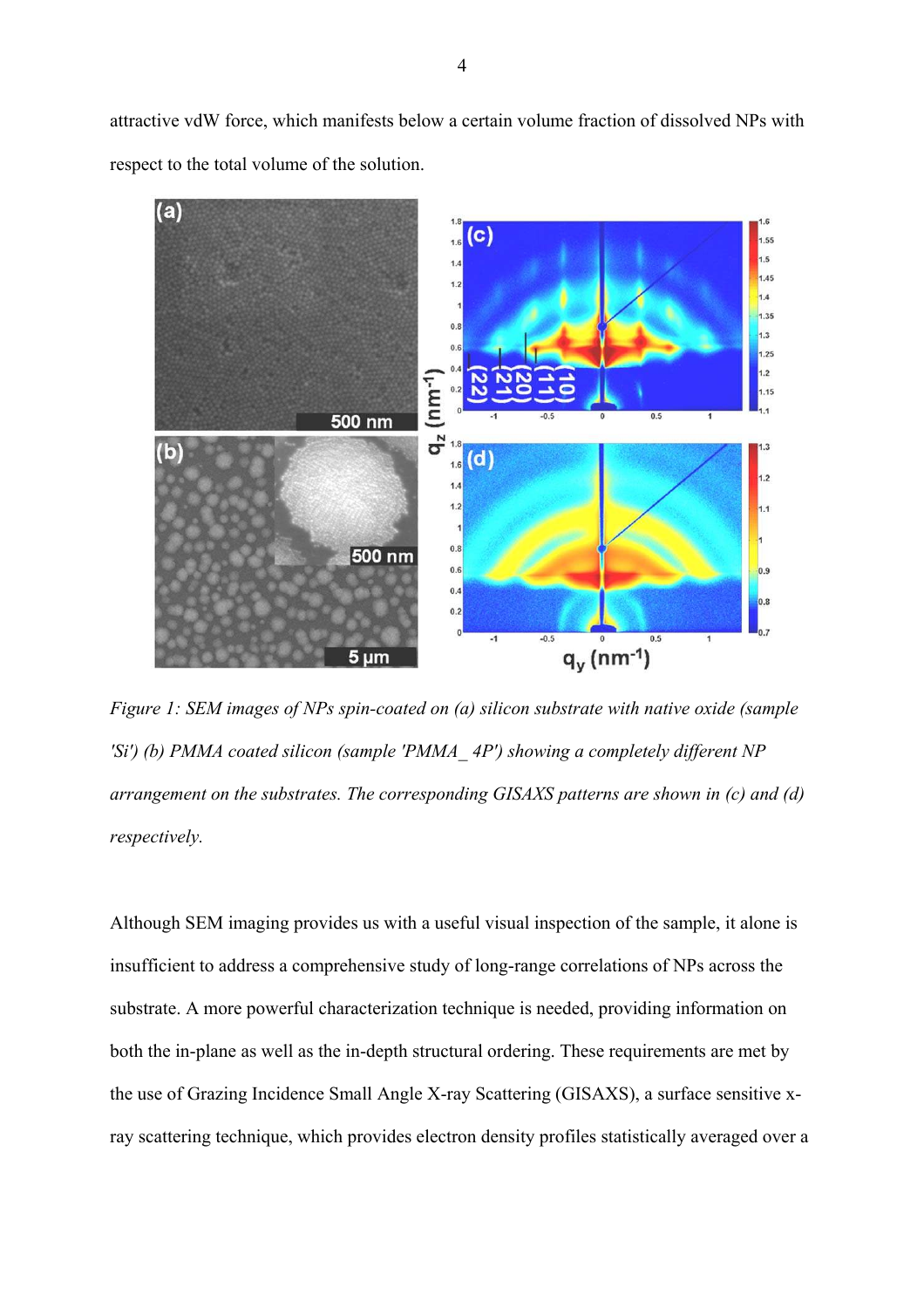large lateral area [28, 35]. By the shallow glancing incident and exit angles of the x-ray beams the surface sensitivity is substantially enhanced [28].

The corresponding GISAXS pattern of NPs on Si, measured at an incident angle  $(\alpha_i)$  of 0.5°, is shown in Figure 1c, with the intensity plotted on a logarithmic scale coded in color scale shown on the right hand side. Two distinct features can be observed in the scattering pattern. In first place, the intensity is distributed in ring like patterns (although not continuous). At least three such rings can be seen in this pattern. Secondly, on top of the rings high intensity peaks, which modulate the ring intensity, can readily be distinguished. The peaks are extended along  $q_y$  and especially  $q_z$  directions, where  $q_y$  is the lateral component, while  $q_z$  is the component of the wave vector transfer **Q** normal to the surface. These appear symmetrically on both sides of the  $q_z$  axis along the  $\pm q_y$  axis, representing results of the Fourier transform of the in- and out-of-plane electron density variations. The latter basically depend on two factors: the morphology (shape and size) of the NPs and the particle-particle correlations (NP ordering). The ring like pattern is a manifestation of the Fourier transform of the morphology, i.e. the form factor of the spherical NPs.

Simultaneously, the intense Bragg peaks seen at the intersection of rings and streaks (rods) extended in the *qz* direction are manifestations of the Fourier transform of the particle-particle correlation function. In particular, the small width of the peaks in the y-direction indicates the presence of a long-range periodic distribution of the NPs over the substrate surface, while their broader line shape in z-direction is due to the small thickness of the NP film. In other words, the high intensity Bragg peaks arise from long-range NP ordering in the GISAXS geometry, where the scattering vector  $Q$  is of the order of the reciprocal lattice vector  $(\sim G)$  of the NP in-plane lattice. The Bragg peaks are an indication of the crystal structure and can be used to determine the NP unit cell structure since in small angle geometry the value  $2\pi |\mathbf{G}|^{-1}$ amounts a few tens of nm, which is comparable with the inter-particle distances for the NPs used in this study. The pattern shown in Figure 1c can be assigned to a hexagonal close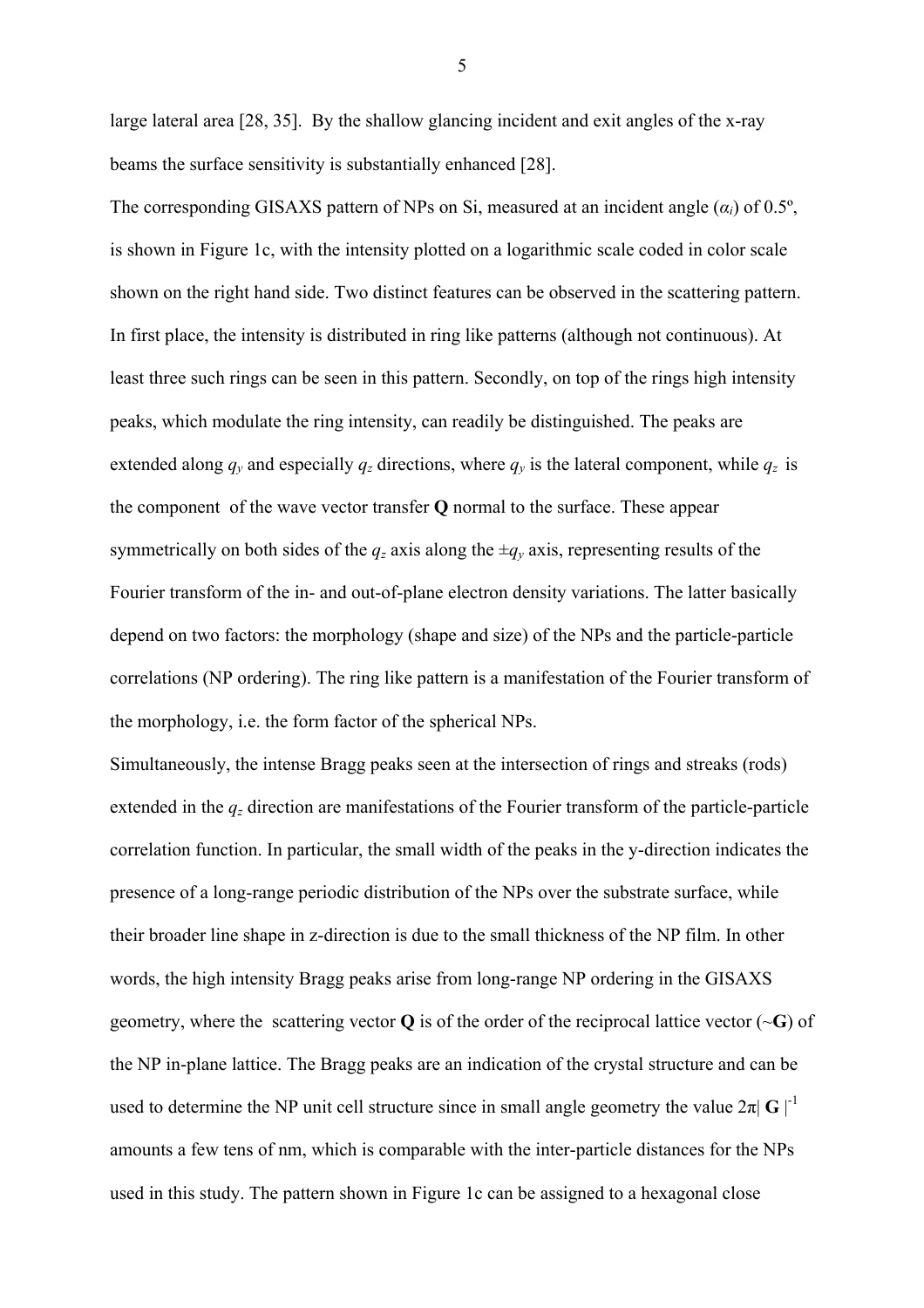packed (HCP) lattice with the lattice constant 20.38 nm, which is larger than the NPs average diameter of 18 nm as found from SEM images. Almost the same NP diameter can also be retrieved from the radius of rings in Figure 1c as x-rays are not sensitive to the organic shell and hence measure preferentially the form factor of the iron oxide NP core.

The second system used in this study is illustrated by the image in Figure 1b. It was prepared by spin-coating nanoparticles on top of a Si substrate pre-coated with a few nm of polymethyl methacrylate (PMMA) with 4% solid contents (sample 'PMMA\_4P'). In this case the NPs present a completely different ordering compared to the previous substrate. The NPs form islands (mostly disc like) of approximately 1μm in size. The inset shows one of the islands, where the NPs are arranged in a close packed structure. The corresponding GISAXS pattern is shown in Figure 1d. Unlike for NPs spin-coated onto Si, the GISAXS pattern of NPs on PMMA does not show any in-plane Bragg peaks, or rods, indicating that the NPs within the islands are arranged in an amorphous fashion. The ring like structure only arises from the short-range ordering of the NPs (form factor) and does not show any preferred crystallite formation. A feature of particular interest is the agglomeration of densely packed NPs without crystalline structure. The PMMA coated substrate is toluenophobic and forms microscopic droplets with high contact angles. Within the droplets the NPs are strongly bound to the solvent and with evaporation try to agglomerate in order to minimize the surface energy and form a disordered structure. It is clear from these observations that the surface chemical potential indeed influences the self-assembly process.

This will become even more obvious from a direct comparison of two systems presented in the following paragraphs. The first of these systems results from attractively interacting NPs, while the other is dominated by growth formation resulting from the specific form of dewetting behavior. The latter is associated with solvent-substrate interactions, for weakly interacting NPs.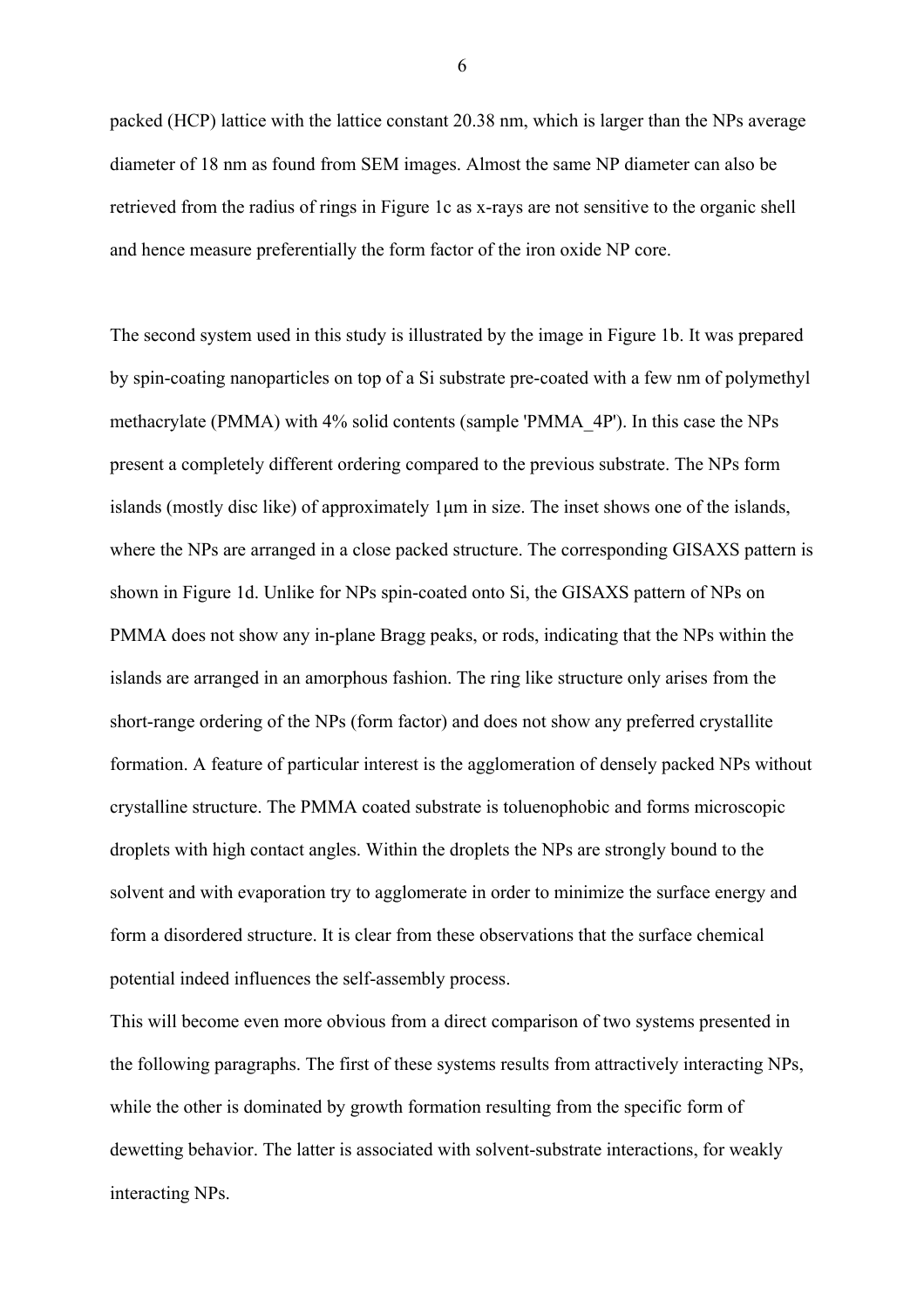

*Figure 2: SEM images of NPs spin-coated on (a) PMMA/MA 33% coated silicon (sample 'PMMA\_33P') (b) silicon with 300 nm of silicon oxide substrate (sample 'SiO2'). The inset in Figure (a) shows the spinodal state and the columnar growth of NPs. The corresponding GISAXS patterns are shown in (c) and (d) respectively.* 

We consider two systems composed of NPs spin-coated on Si pre-coated with copolymer polymethyl methacrylate/ methacrylic acid (PMMA/MA) with 33 % solid contents (sample 'PMMA\_33P') and on Si substrates with 300 nm of thermal SiO2, shown in Figure 2a and 2b, respectively.

The sample on PMMA/MA 33% obviously resulted from a comparably strong interparticle interaction (mostly of vdW type). This can be either explained by a thinner or partial oleic acid shell from fluctuations in fabrication quality or even a full or partial disintegration of the shell due to ageing. Hence, in this specific solution the NPs may have experienced stronger attractive vdW-forces at larger volume fractions of solution compared to the other samples. Attractive interactions between freely moving particles lead to phase separation of particles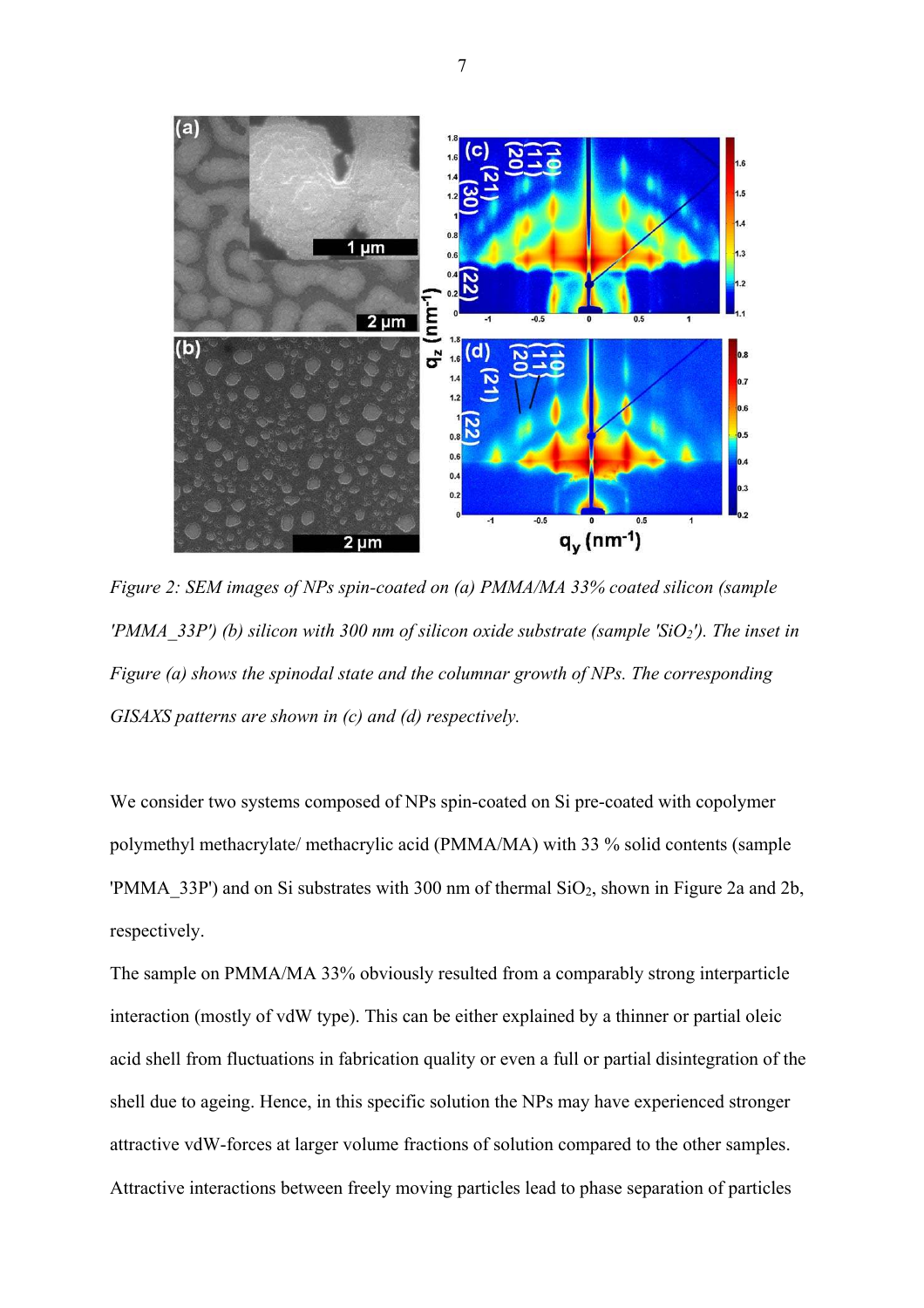and solvent by means of spinodal decomposition [22, 27]. Therefore, in this system rather the NP-NP interaction plays the dominant role.

The consequence of the phase separation is observed in Figure 2a, with NPs forming islands being partially interconnected with each other to appear as meander like patterns. The inset in Figure 2a shows a magnified view of one of the islands, composed of several layers of NPs. Remarkably, the NP layers form terraces, which have preferred orientations of crystalline order, although the orientations of the crystallites inside the terraces are different in between any two islands and are probably randomly distributed over the whole substrate. The columnar hexagonal growth seen in the inset of Figure 2a directly indicates the strong NP-NP interaction. The GISAXS pattern shown in Figure 2c is once again representative for a HCP lattice. Note, while the average electron density variation resembles that of a hexagonally arranged monolayer, the formation of randomly oriented and shaped islands add a considerable amount of diffuse scattering around the Bragg peaks, which nevertheless still remain clearly visible and resolvable. For instance, the (30) peak can also be easily identified, confirming the high hexagonal ordering of the NPs inside the islands. Table 1 shows the comparison of intra-planar distance *dhk* measured from GISAXS patterns and the value calculated assuming a hexagonal lattice of lattice constant 20.38 nm for these NPs. One can recognize a rather good correspondence between the experimental and calculated values from the various peak positions.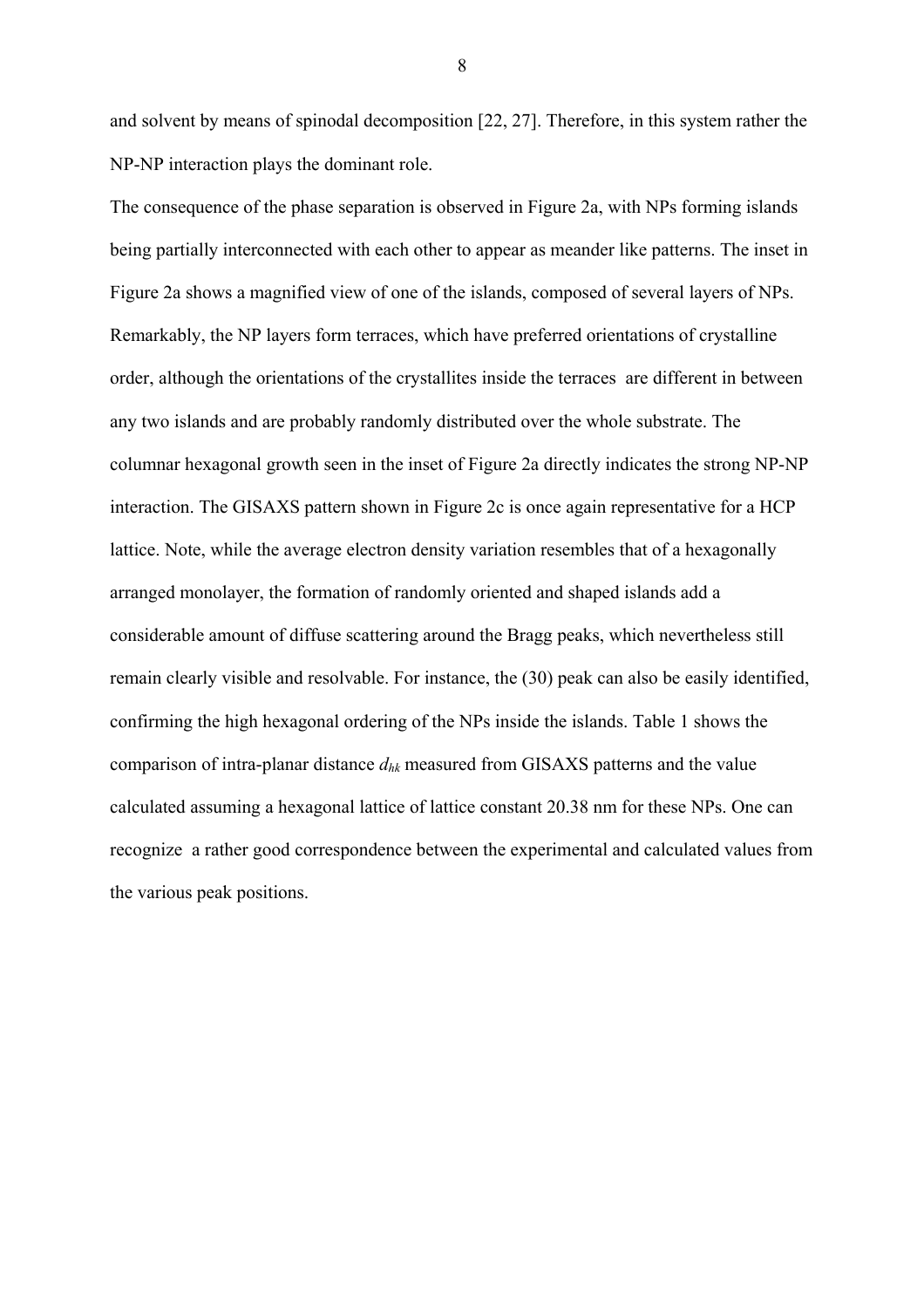| Miller indices<br>(hk) | $d_{hk} = \frac{2\pi}{q_y^{hk}}$ | a<br>$d_{hk} =$<br>$\sqrt{\frac{4}{3}(h^2 + hk + k^2)}$ |
|------------------------|----------------------------------|---------------------------------------------------------|
|                        | (nm)                             | (nm)                                                    |
| (10)                   | $17.79 \ (\pm 0.023)$            | 17.65                                                   |
| (11)                   | $10.3 \ (\pm 0.01)$              | 10.19                                                   |
| (20)                   | $8.85 \ (\pm 0.008)$             | 8.825                                                   |
| (21)                   | 6.61 ( $\pm$ 0.004)              | 6.67                                                    |
| (30)                   | 5.87 ( $\pm$ 0.005)              | 5.88                                                    |
| (22)                   | 4.9 ( $\pm$ 0.006)               | 5.095                                                   |

*Table 1: Comparison of inter-planar distances measured from GISAXS patterns (2nd column) and calculated assuming a hexagonal lattice (3rd column).* 

As mentioned above, the formation of NP superstructures can be described by the competition of energy terms which account for the complete set of interactions between particle-particle, particle-solvent and particle-substrate [29, 30]. When preparing NP superstructures by spincoating methods, as in the case of the system presented in this study, further considerations on the wetting ability of the solvent on the substrate should be addressed. As a matter of fact, the colloidal particles are dispersed in a solvent, in this case toluene, and the self-assembly process will also be affected by the solvent evaporation, solvent wetting and its viscosity. The last stage of spin-coating is characterized by evaporation and subsequent thinning of the solvent film [31].

Self-assembly achieved by spin-coating is a dynamic process, where the close packing is mostly determined by the spin speed. By changing the wetting properties of the substrate, it is possible to induce dewetting, occurring simultaneously to evaporation. Dewetting is a process that causes the formation of voids within the uniform solvent film, and to force the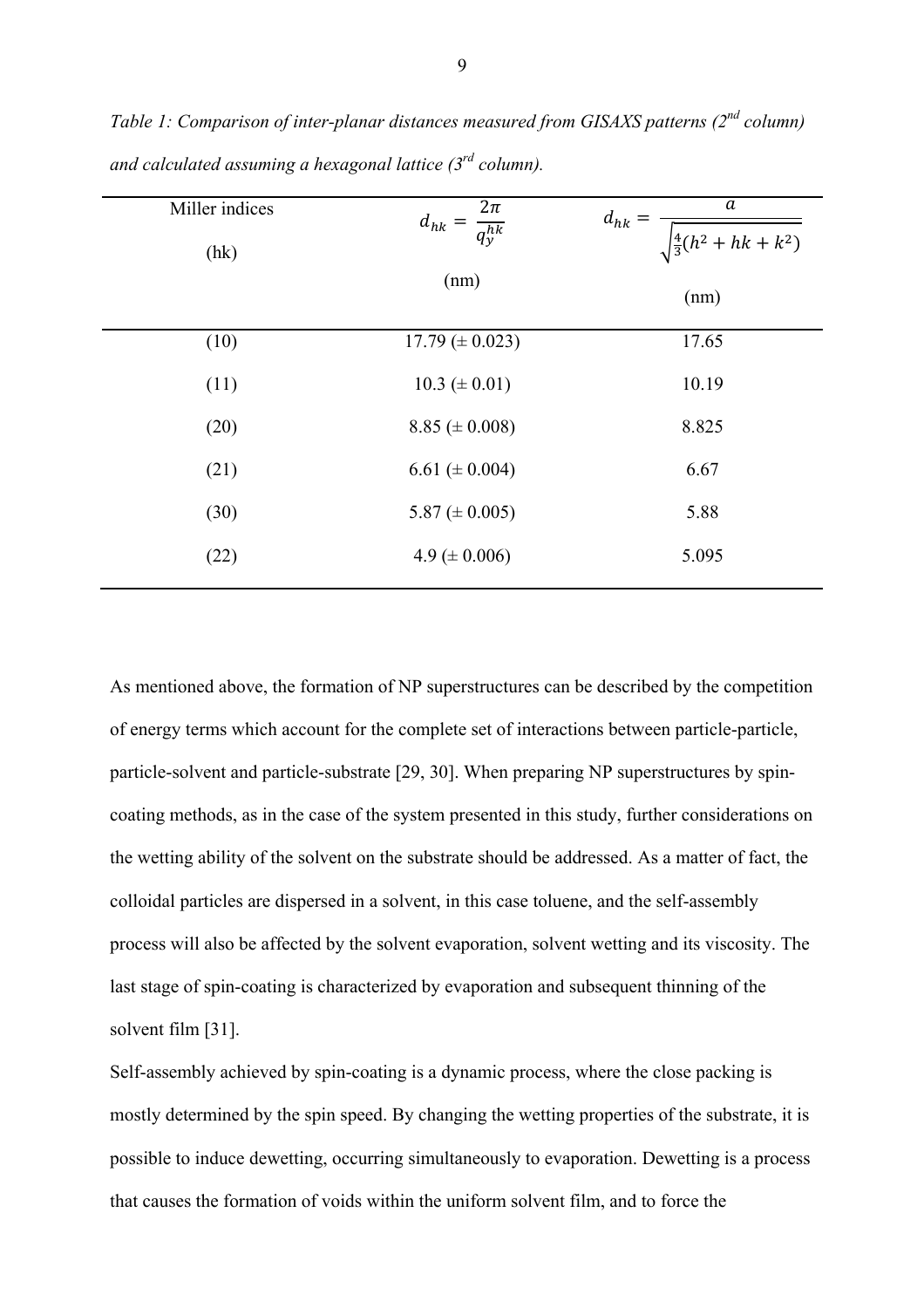surrounding liquid and NPs to move away from them. In this case, the formation of NP superstructures is strongly affected by the solvent evaporation rate [32].

Finally, the image of NP monolayers shown in Figure 2b provides an excellent illustrative example of the effect of dewetting during the formation of NPs superstructures. In this system, the NPs in solution are spin-coated in the same fashion as the system reported in Figure 1a. However, the substrate was changed from Si(100) (with few nm of native oxide layer) to a hydrophobic Si substrate coated with 300 nm of  $SiO<sub>2</sub>$ . The NPs form a monolayer presenting defects and holes, often few hundreds of nm in diameter, as a consequence of dewetting. Still the NPs are packed in a HCP like lattice as confirmed by the GISAXS pattern in Figure 2d. The imperfections in the layer, having a large shape and size distribution, do not affect the Bragg peak positions, however, the absolute intensities of the Bragg peaks are lowered by one order of magnitude with respect to those found in the other GISAXS patterns. This reduction can be accounted for by the penetration of the x-rays into the substrates. At  $\alpha_i$ of 0.5 $\degree$  the incident angle is, in fact, above the critical angle of  $SiO<sub>2</sub>$ , so that the x-rays penetrate into the substrate and hence less x-ray photons contribute to the diffuse pattern.

So far we have presented the self-assembly of NPs which is characterized by a very fast evaporation rate of the solvent. The opposite scenario is realized when complete wetting is ensured and solvent evaporation is so slow that it seems virtually non-existent. In this case, the NPs which are free to move within the toluene, given sufficient time, will assemble to an equilibrium position. Such a situation is readily obtained by means of *sedimentation* of NPs, a process by which the solvent is deposited on PMMA coated silicon substrates (either type of PMMA layer) and let to evaporate over an extended time. Complete evaporation takes from few minutes to few hours depending on the volume of toluene, the temperature of the system and the atmospheric pressure conditions.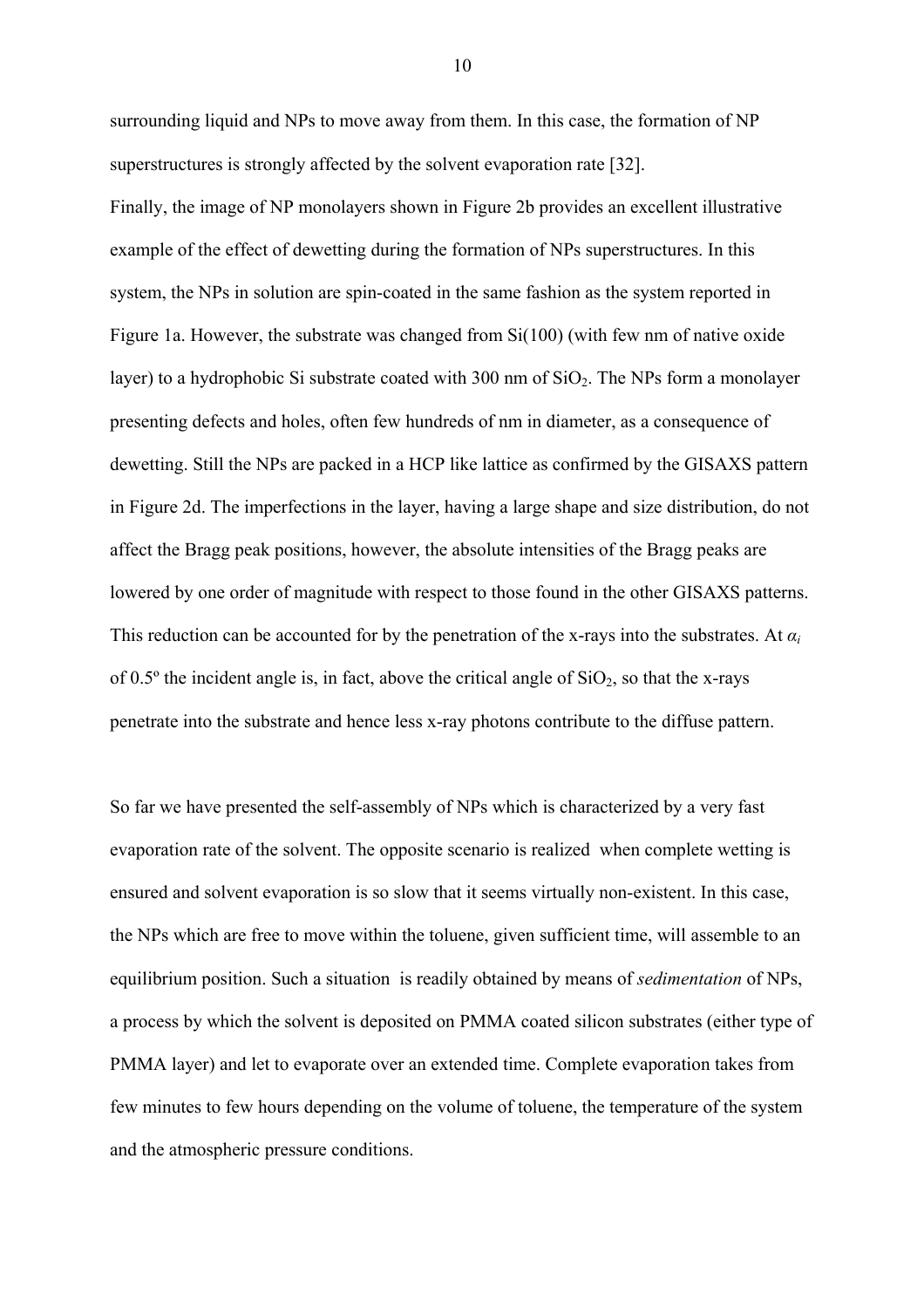

*Figure 3: The SEM images of NPs obtained by sedimentation of NPs on PMMA coated silicon substrates showing (a) islands (NP supercrystals) with random orientations. One observes here the following structures: substrate (light grey), NP supercrystals (medium grey islands) and the residuals from the evaporated solvent (black). The inset shows a single supercrystal with HCP type NP ordering. The corresponding GISAXS pattern is shown in (b).* 

Figure 3a and b show the SEM images and the GISAXS pattern of NP self-assembly after sedimentation. The growth should be considered as seed-mediated growth of threedimensional "supercrystals" or "mesocrystals" [15, 33]. The dark contrast, which appears as bridges between the islands, is due to impurities of the toluene, which concentrate in the remaining solvent before complete evaporation. The image of networks of residual toluene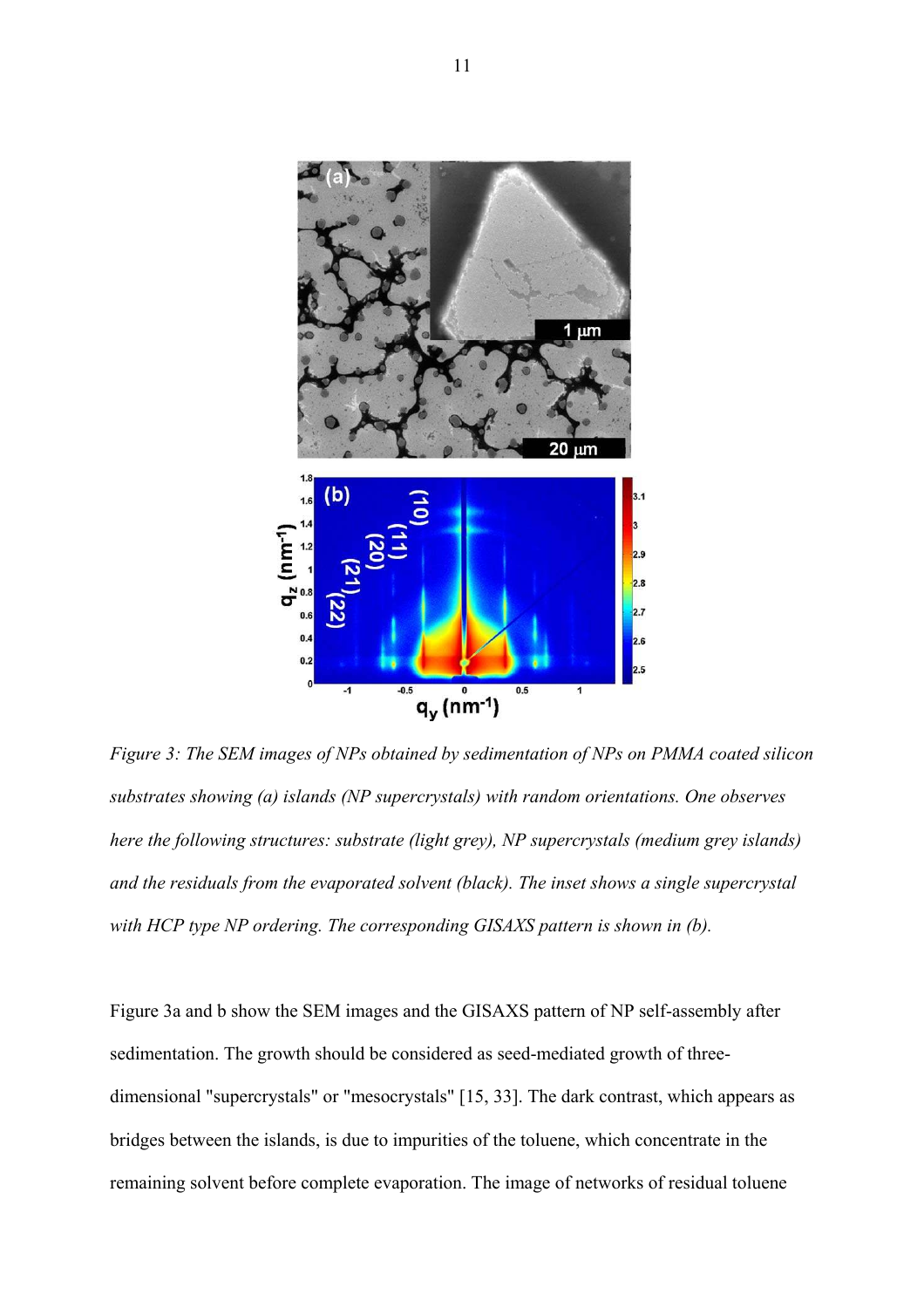also gives an impression of the complex fluid flow during the evaporation process, driven by the local air-flow, toluene over-pressure and temperature fluctuations over the substrate. As found from the SEM image, the formation of mesocrystals results in this case from another manifestation of a dewetting process during evaporation at very small NP concentration. By examination of the black contrast of the remaining solvent one can easily comprehend the formation of dry cells growing to ever larger ones until coalescing into each other. Hence, the formation of mesocrystals is restricted mostly to areas of dry cells contacting each other, as only then the particle concentration and/or solvent pressure have overcome a critical threshold.

Each supercrystal is single crystalline with facets oriented in differing directions. The nearly triangular shape of the supercrystal shows that the out-of-plane growth direction is primarily along the (0001) axis and further corroborates the assumption that 3D supercrystal growth occurs. From Figure 3a it is clear that the *planar* orientation of the islands is random with respect to each other. Therefore, in the GISAXS pattern the scattered intensity is averaged over all planar orientations. Statistically one can observe all possible lattice planes similar to a powder sample with uniaxial texture such as in graphite, i.e. a 2d- powder pattern. The GISAXS patterns measured at a glancing angle of 0.1° is shown in Figure 3b. It was not possible to observe any in-plane Bragg peaks at higher angles of incidence. At this very shallow angle of incidence, i.e. below the critical angles for total reflection of x-rays from Si and PMMA, the scattering is dominated by (or originates from) the surface features, viz. the NP assembly, while the x-ray beam does not penetrate the substrate material. Consequently, the shallow incident angle increases considerably the footprint and therefore the contributing scattering volume of the NPs. Hence the best information about the NP ordering inside the islands is obtained at low angles of incidence.

The Bragg peaks are much sharper compared to other GISAXS patterns. Except the (10) peak other peaks have less extension along the  $q_z$  axis, indicating a 3-dimensional nature of the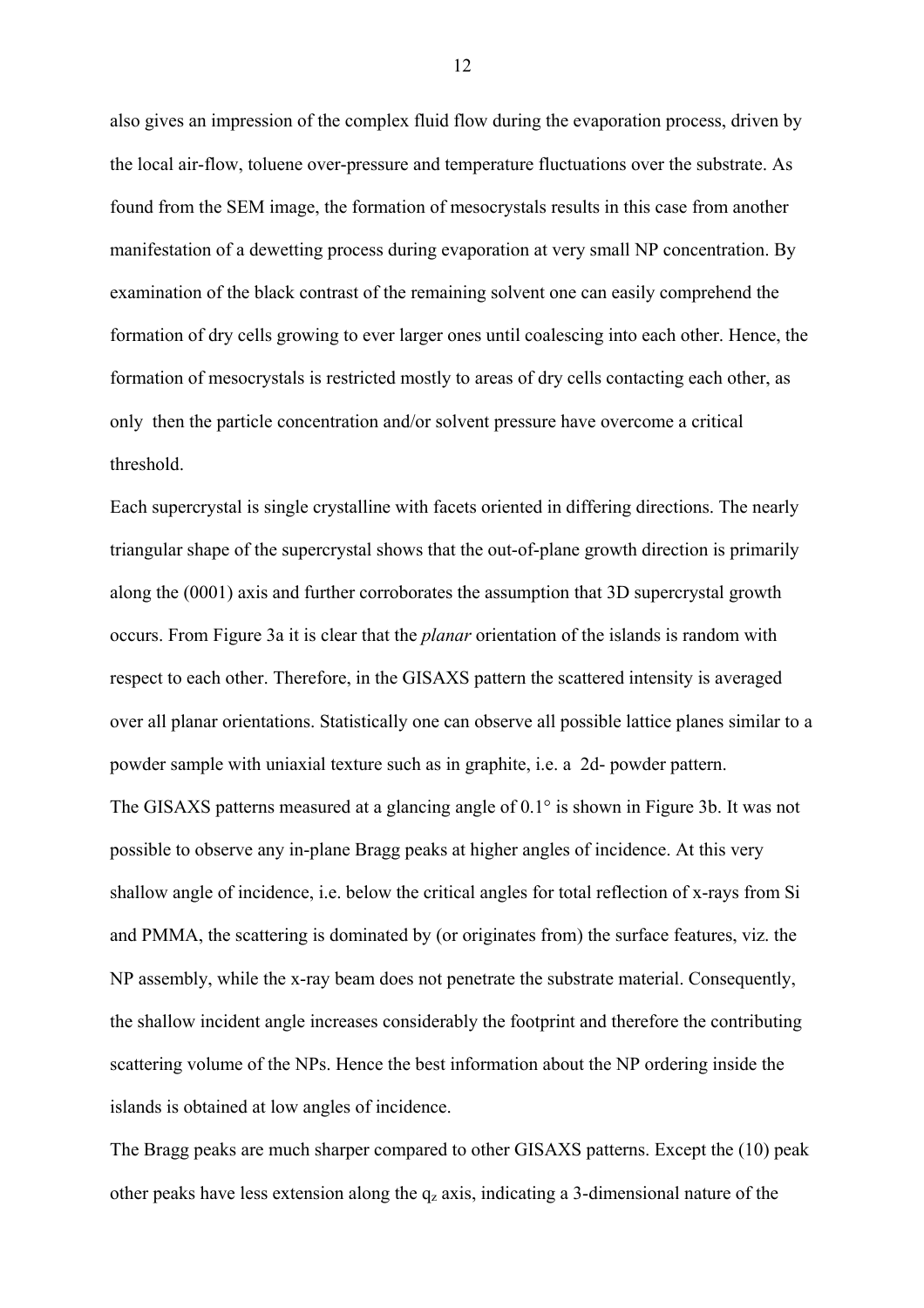islands. As the number of layers perpendicular to the substrate grows, the Bragg peaks become more point-like. Instead of Bragg rods, Bragg spots are seen. The HCP lattice of the NPs is confirmed from the observation of (11), (20), (21) and (30) peaks. The (22) peak is not visible in this case.



*Figure 4: The SEM images of NPs spin-coated on (a) electropolished aluminum ('Al') (b) aplane sapphire substrates ('Al2O3'). The corresponding GISAXS patterns are shown in (c) and (d) respectively.*

With regards to the substrates presented up to now, lattice mismatch or the atomic roughness can be neglected as the NP size is much bigger than the atomic size roughness. The surface interaction between substrate and solvent represents the driving force for the growth modes considered earlier, while the NP and substrate interaction plays only a minor role. However, with the appropriate choice of substrate, surface roughness becomes a major player during the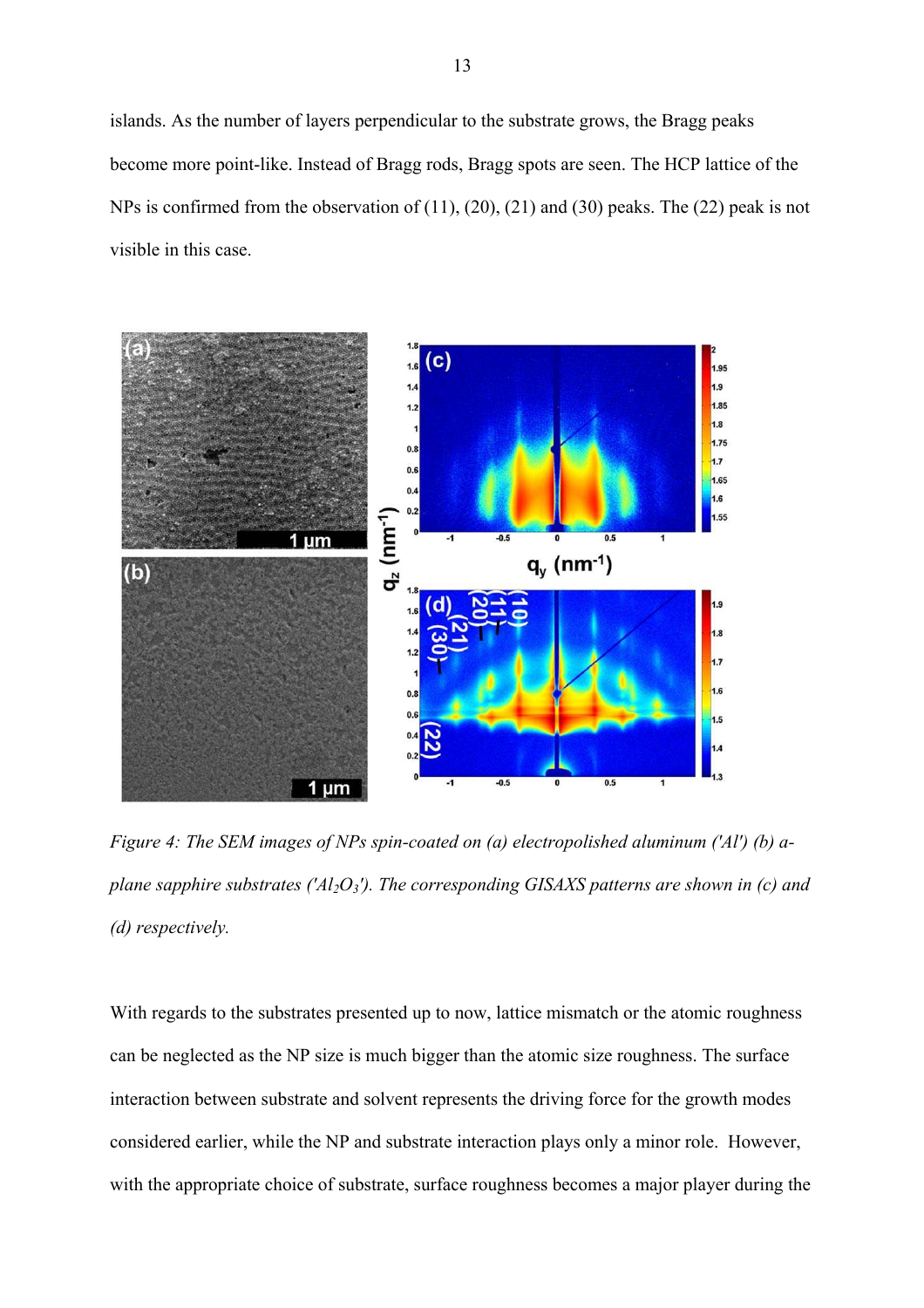ordering mechanism process of NPs. The effect of surface roughness is seen when NPs are *spin-coated* onto electropolished Al and  $A_1O_3$  substrates, as shown in Figure 4a and b. From the SEM image a close packed monolayer of particles can be observed. The Al substrate, electropolished prior to the spin-coating process, has a roughness in the order of a few nm and gives rise to a wavy appearance to the substrate.  $(A<sub>2</sub>O<sub>3</sub>$  substrate is an insulator and hence one loses resolution at high magnifications in SEM).

Again, by the combination of both GISAXS and SEM imaging one is able to obtain the complete picture of growth modes and self-assembly. The GISAXS pattern in Figure 4c only shows a few broad Bragg peaks. The resolution of this system is complicated by the extreme ductility of the substrate which causes it to slightly bent and deform even during careful manipulation, since the thickness of Al foil is less that 0.5 mm and the discs are very malleable. Nevertheless, the GISAXS pattern of the NPs on  $Al_2O_3$  substrate (Figure 4d) clearly evidences a HCP lattice of the monolayer. The (11) and (20) peaks are well resolved. Even at high  $q_z$  values it is possible to resolve the (21) and the (30) peaks as well, which was not possible in previous measurements. The narrower peak width along  $q<sub>y</sub>$  axis indicates larger coherence lengths or larger crystallite sizes. The growth starts with a complete wetting of the solvent plus the NPs. The gradual evaporation of the solvent leads to a hexagonal arrangement of the NPs. The SEM images show that the shape and size of imperfections in the monolayer differ considerably from the ones observed in case of NPs spin-coated on Si.

Having presented a number of case studies of different NP growth conditions, it is clear that the hexagonal close packing is the geometry naturally preferred by NPs for self-assembly, as it either provides the highest packing density in case of dewetting dominated passive deposition of NPs or results from the maximum binding strength in case of attractive vdWinteraction in between NPs. One expects this behavior for systems with negligible entropic effects since these might cause other geometries to be energetically more favorable.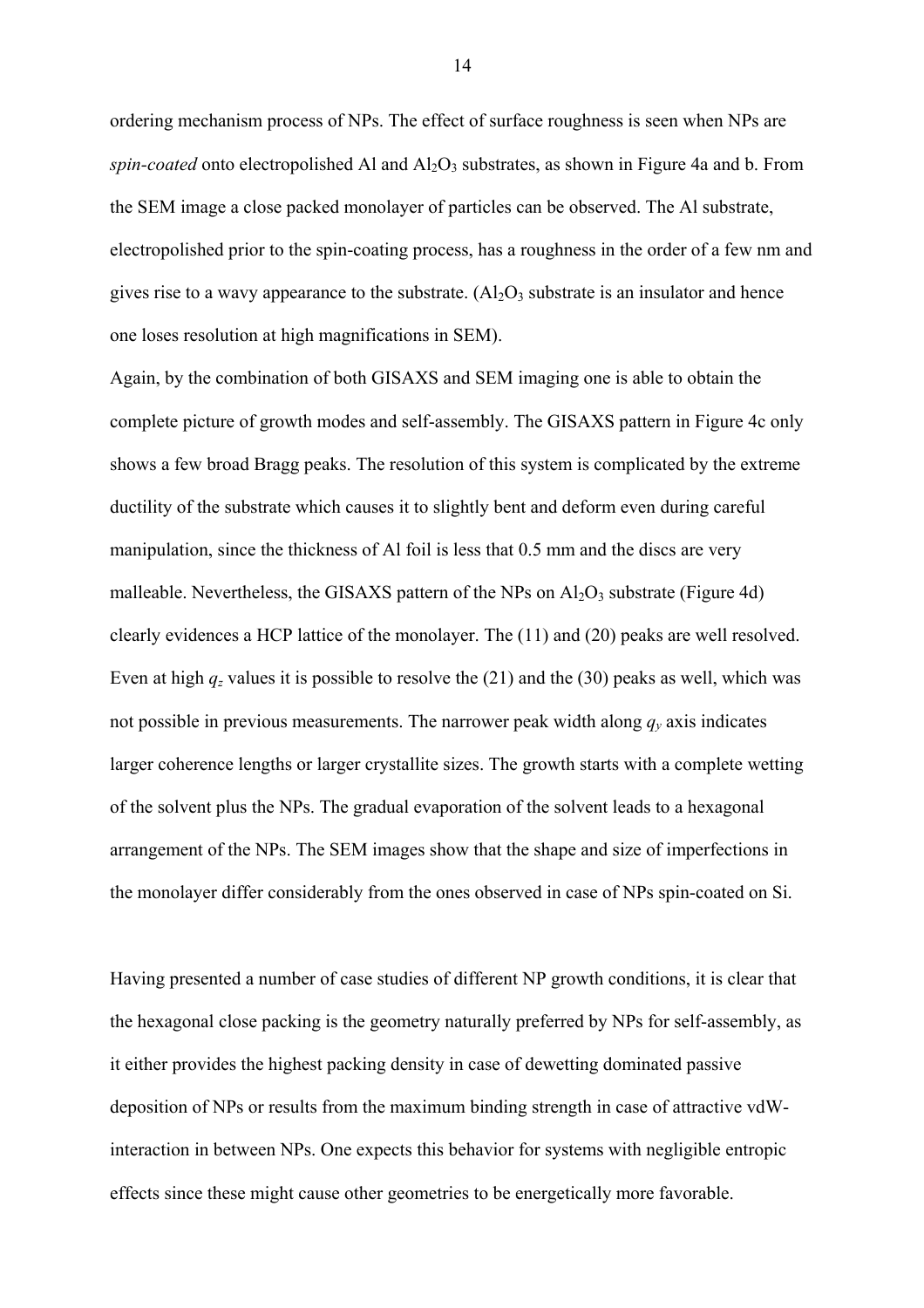In order to gain further understanding on how the substrate composition and surface roughness affect the degree of packing, we need to look into one-dimensional line cuts at a constant *qz* values of the GISAXS patterns presented in this work. The line cuts, shown in Figure 5 for all samples, were taken at  $q_z = 0.9$  nm<sup>-1</sup>, with the exception of the NPs prepared by sedimentation (see Figure 5d) taken at  $q_z = 0.166$  nm<sup>-1</sup>. The Bragg peaks have been indexed assuming a HCP lattice. For simplicity, the negative  $q<sub>y</sub>$  axis alone is shown, together with Lorentzian fits to the Bragg peaks. The inverse of the width of the Lorentzian yields the coherence length of the NP crystallites.



*Figure 5: Line cuts at constant qz for NPs self-assembled on: (a) Si, (b) SiO2,(c) Si+ PMMA/MA (33 %), (d) Sedimentation, (e) Al and (f) Al2O3 substrates. Indexing is given*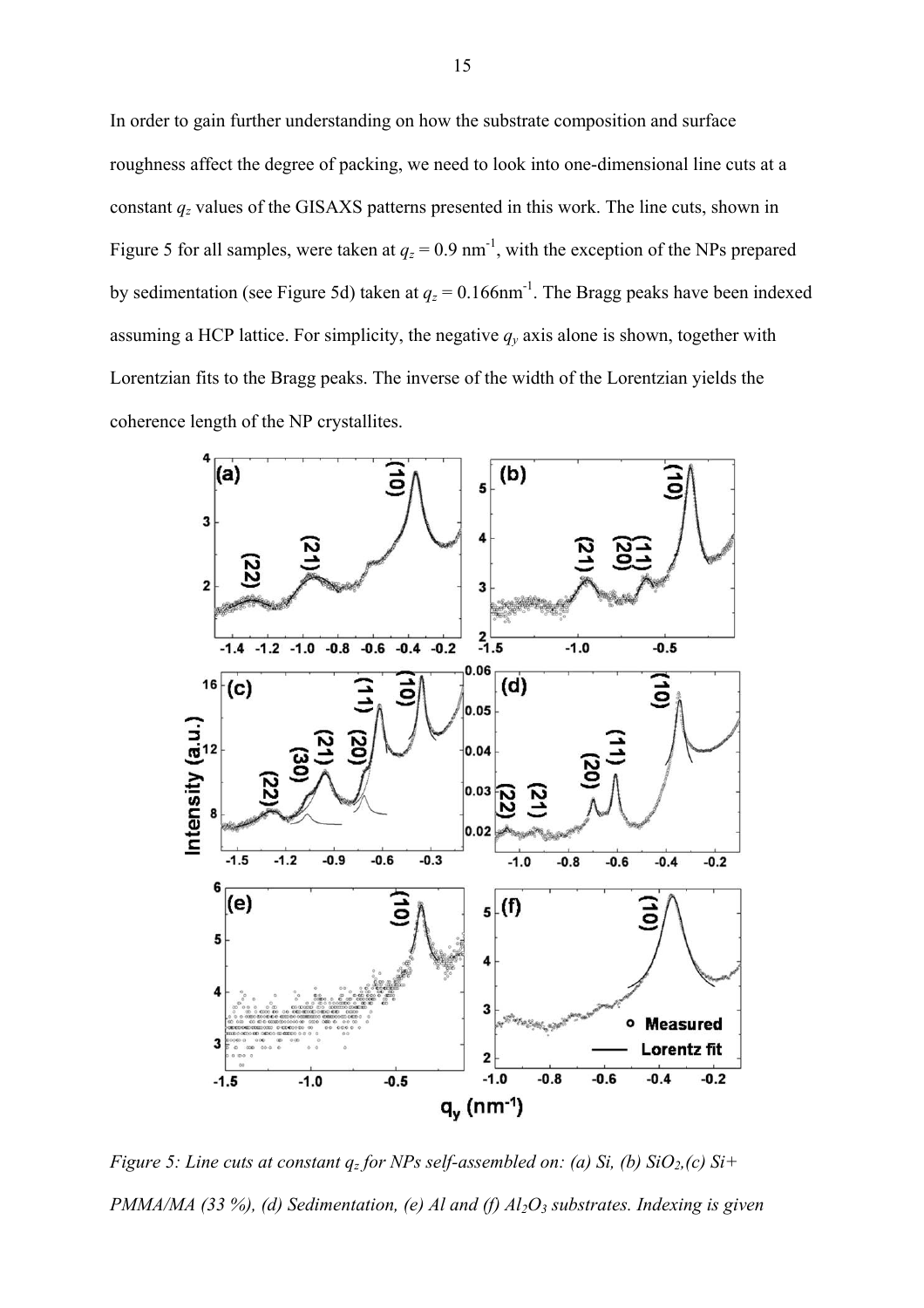*according to a 2-dimensional HCP lattice. The open circles are measured data points and the solid lines are Lorentzian profile fits to the peaks.* 

The position of the first Bragg peak is similar for all samples. That means that the hexagonal unit cell has the same lattice constant for different growth modes. The main difference between the samples is found in the values of long range ordering of the NPs.

*Table.2. Comparison of intra-planar distance*  $d_{10}$  *(calculated from GISAXS pattern) and the coherence length*  $\zeta_{10}$  *of (10) planes (calculated from the Lorentzian fit to the peak of width*  $\omega_{10}$ ) for NPs self-assembled on different substrates. The corresponding values for the *substrate PMMA (4%) is not included in the table because it has amorphous like structure.* 

| $\frac{2\pi}{q_y^{10}}$<br>$d_{10} =$ | $\overline{2}\pi$<br>$\xi_{10} =$<br>$\omega_{10}$ |
|---------------------------------------|----------------------------------------------------|
| (nm)                                  | (nm)                                               |
| $17.55 \ (\pm 0.02)$                  | 70 ( $\pm$ 0.53)                                   |
| 17.95 ( $\pm$ 0.02)                   | 90 ( $\pm$ 0.71)                                   |
| 17.9 ( $\pm$ 0.04)                    | $87.26 (\pm 5)$                                    |
| $17.79 \ (\pm 0.01)$                  | 73 ( $\pm$ 0.93)                                   |
| $17.95 \ (\pm 0.06)$                  | $16.5 (\pm 1.2)$                                   |
| $17.65 \ (\pm 0.023)$                 | $100 (\pm 4)$                                      |
| $17.9 \ (\pm 0.008)$                  | 282 $(\pm 10)$                                     |
|                                       |                                                    |

Table 2 lists the intra-planar distance  $d_{(10)}$  calculated for (10) peak from the Lorentzian fitting and the coherence length of the films from the width of the Lorentzian  $(\omega_{10})$  on different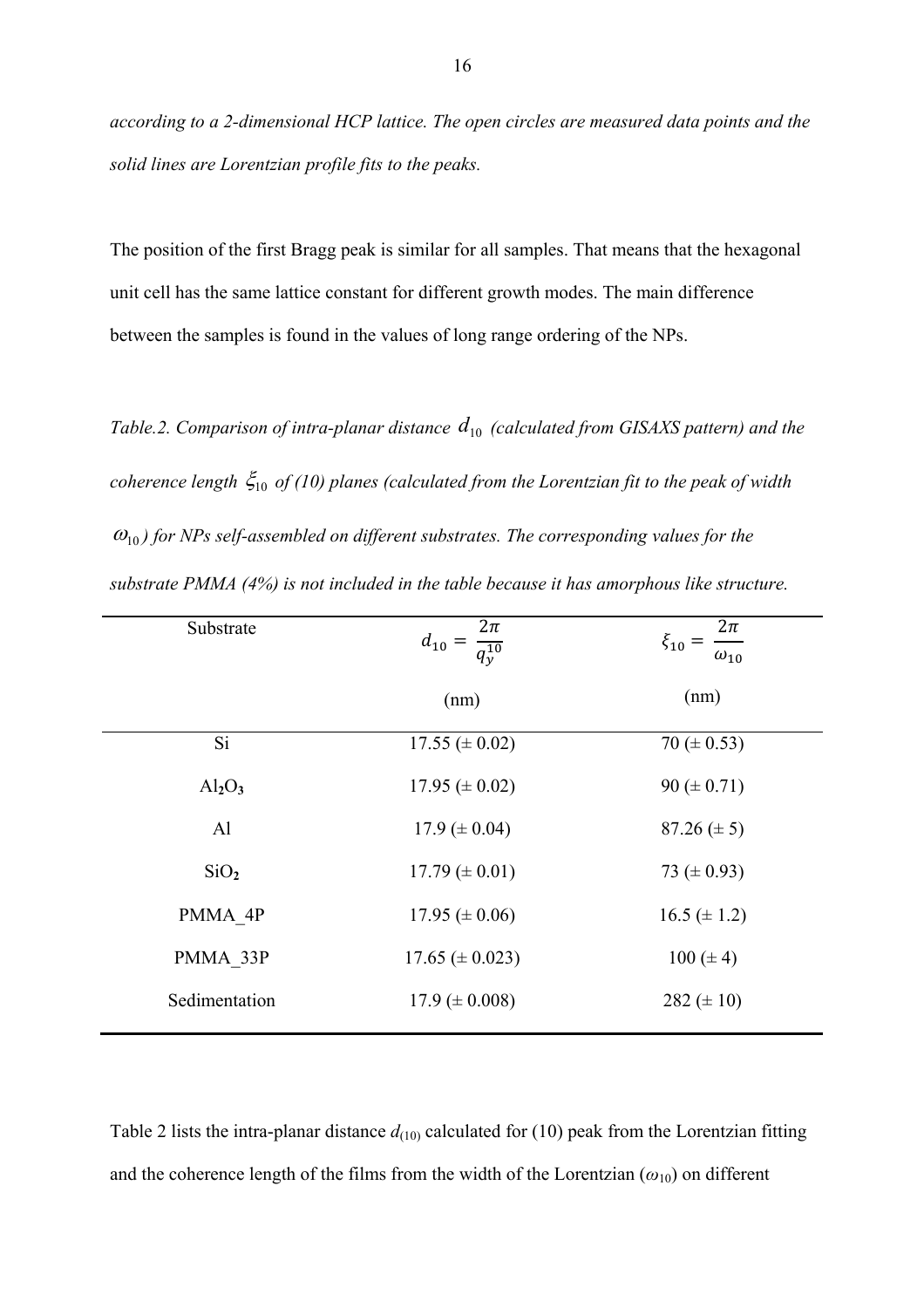substrates. As expected the sedimentation sample has the maximum coherence length of the order of 300 nm. In this case the crystal was formed under an equilibrium condition and develops the maximum ordering.

In all other cases the crystals were formed at a much faster rate and do not have sufficient time to arrange into extended single crystals, rather forming a continuous film with polycrystalline grain boundaries. Curiously, the rougher Al and  $Al_2O_3$  substrates, although promoting monolayer growth with higher density of defects, present a slightly higher coherence length than their Si sample counterpart. The coherence length hereby should be considered as an effective parameter, which is the result of the interplay of the various factors during the self-assembly on a particular substrate.

In conclusion, NP ordering differs strongly amongst different substrates, revealing a complex interplay of solvent-, NP, and substrate interaction arising from nanoscale solvent fluctuations due to unique dewetting and evaporation conditions. The morphological resemblance of the self-assembled structures to the growth modes observed in thin atomic films for example Frank van der Merwe and Volmer-Weber growth is quite striking. However, the underlying mechanism is completely different.

The interaction between the solvent and the substrate here is the most dominant of all interactions. The surface interaction defines the wetting ability of the solvent on different substrates. Since in the present case toluene is used as a solvent, the "toluenophobicity" of the substrate determines whether the solution will completely wet the surface or form islands on it. Only in a second step, the ordering or crystallization of NPs takes place. The solvent (toluene) starts evaporating and NPs form a close packed structure. The crystallization process is a slow process. Hence, with spin-coating there is not sufficient time for the formation of large crystals leading to the formation of domains or crystallites. If sufficient time is provided,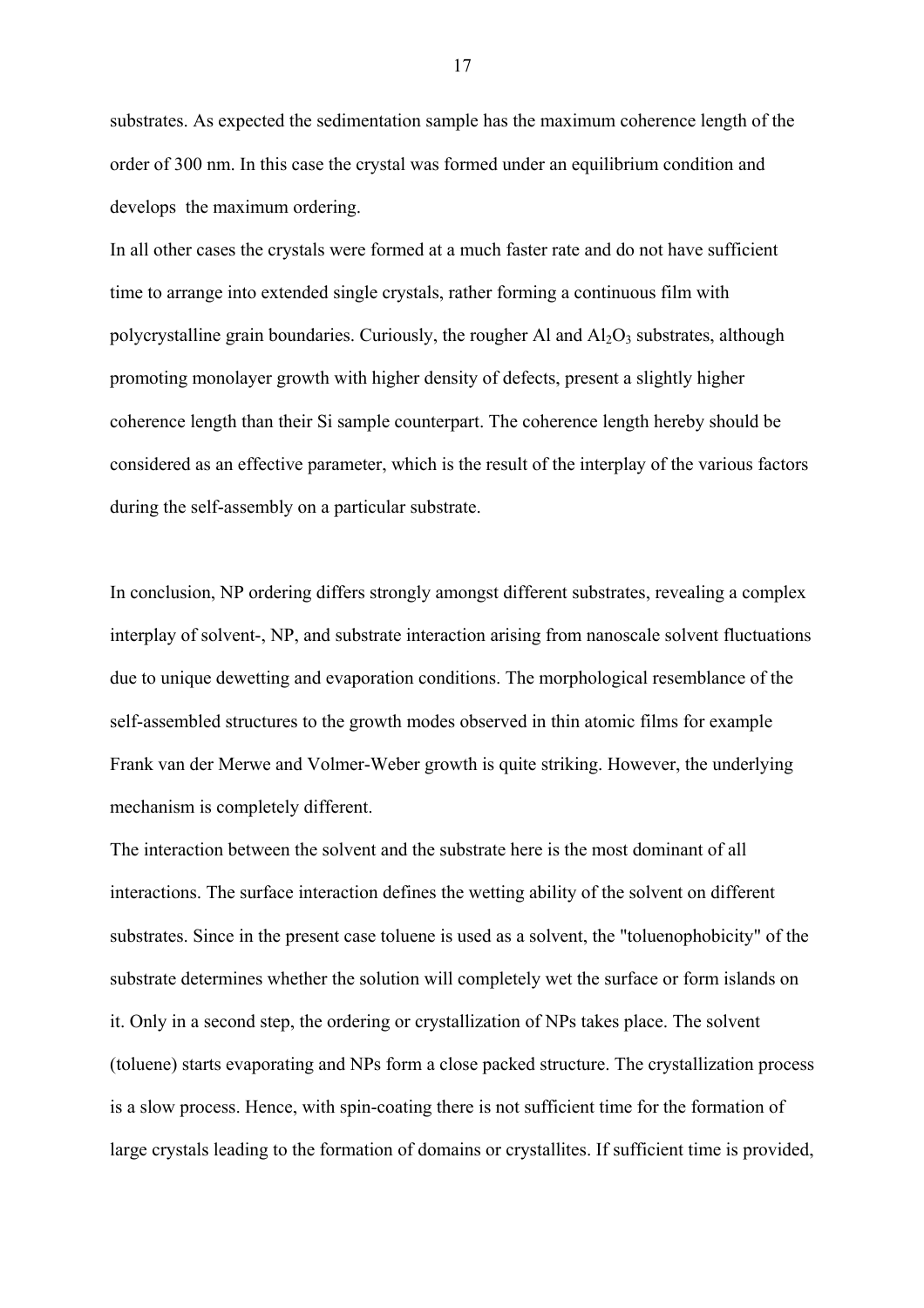as in the case of a sedimentation process, it is possible to generate three-dimensional "supercrystals".

The role of the oleic acid shell hereby is to decrease the interparticle interaction, viz. to increase the steric repulsion. Apart from avoiding the NPs to agglomerate in the solution, the thickness of the shell tunes the strength of the NP-NP and NP-substrate interaction during self-assembly and thus modifies the NP film growth mode as described above.

A detailed understanding of NP superlattice growth will provide the ability to control the fabrication of novel nanocomposite materials both as films or as 'supercrystals' with specific physical or chemical properties. Examples are photovoltaic cells, spintronic materials, optical coatings or catalytic systems [12, 37]. To this end the precise structure-property relationship of such NP materials must be established. But to achieve this aim the growth into welldefined structures must be understood. Several open issues remain e.g. the solvent to substrate interaction. Future studies should e.g. quantitatively determine the precise role of "toluenophobicity" of the substrate and very likely also of the NPs.

## **Methods:**

**Nanoparticles:** The iron oxide NPs are chemically synthesized and are purchased from Ocean NanoTech LLC Company. The mean diameter is 18 nm with a size distribution of 6.5%. The iron oxide core is surrounded by oleic acid shell with 2 nm thickness. This surfactant prevents the NPs from agglomeration. The NPs are dispersed in toluene solvent and are stored in a sealed bottle. Previous studies on comparable NPs and NPs from this source show that the as-prepared particles consist of two crystallographic phases, viz. maghemite and wüstite [34].

**Samples:** The samples were prepared by spin-coating as described in the literature [34,35]. The concentration of NP in toluene determined the number of layers formed during spin-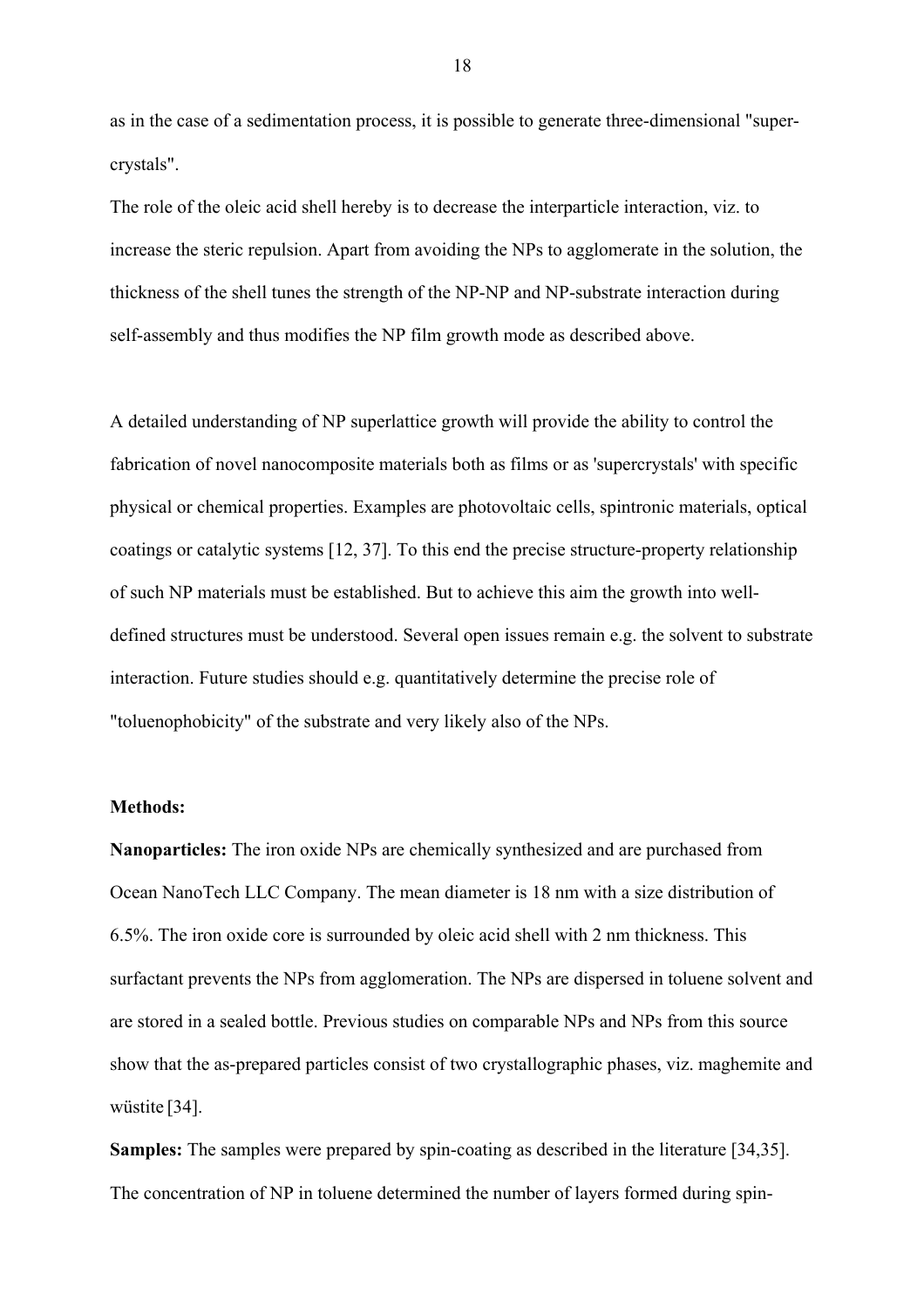coating. In order to obtain a monolayer the NP dispersion was diluted by pure toluene solvent in 1:1 ratio. Then 0.01 ml of this diluted solution with NPs was taken from the bottle in an oil and silicon free plastic syringe purchased from NORM-JECT<sup>®</sup> with EROSA disposable hypodermic needles. Different substrates with typical dimensions of  $10\times10$  mm<sup>2</sup> were used. The various substrates used for the investigation are silicon (100) substrate with natural oxide ('Si'), silicon (100) with 300 nm silicon dioxide ('SiO<sub>2</sub>'), silicon(100) spin-coated with copolymer polymethyl methacrylate/ methacrylic acid (PMMA/MA) with 33 % solid contents ('PMMA\_33P'), polymethyl methacrylate (PMMA) with 4% solid contents ('PMMA\_4P'), polished Aluminum ('Al') and a-plane sapphire (' $Al<sub>2</sub>O<sub>3</sub>$ '). The Al substrates were prepared starting from high purity Al foils (Goodfellow, 99.999%), cleaned by sonication in isopropanol and ethanol for 10 min. The electropolishing of the surface was performed in a 1:3 vol. perchloric acid and ethanol mixture at 10 °C during 10 min, with a constant dc potential of 20 V applied between the sample and a Pt mesh. The Si and  $SiO<sub>2</sub>$  substrates were purchased from CrysTech. The PMMA\_33P and PMMA\_4P substrates were prepared by spin-coating PMMA/MA with 33 % solid contents and PMMA with 4% solid contents on Si substrates at 4000 revolution per minute (rpm) for 30 seconds, respectively. After spincoating it was heat-treated at 80° C in air for 20 minutes on a hotplate (Przitherm PR35 with microprocessor control). The PMMA/MA and PMMA were purchased from Allresist. All spin-coating processes were performed on a commercial spin-coater from SPIN. The NPs were spin-coated in two steps. First, the substrate was spun at 300 rpm for 3 seconds and within 3 seconds the NP solution was drop-cast onto the substrate. This step helps in spreading the solution uniformly throughout the substrate. In the second step, the rotation was increased to 4000 rpm for 30 seconds with an acceleration of 1000 rpm per second. This step determines the thickness of the film. Our effort was to keep the volume of NP solution used and the rotational speed for all the substrates constant. This yields a uniform nominal thickness, irrespective of the arrangement of the particles. After spin-coating, the samples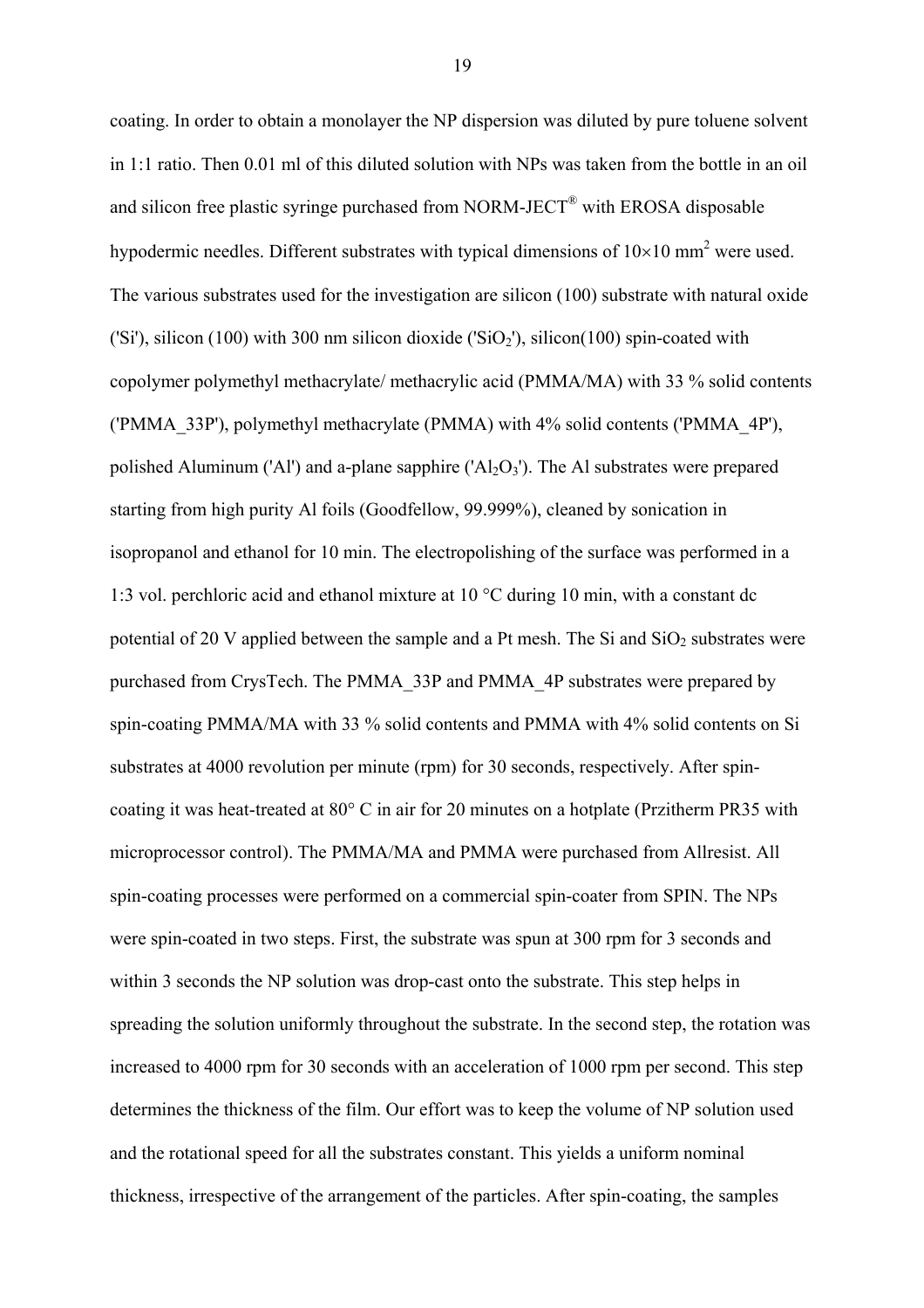were also heat treated at 80° C in air for 20 minutes for the evaporation of the toluene solvent. The sedimentation sample was prepared in a slightly different way. A PMMA\_4P substrate was immersed in a highly diluted solution of NPs. The volume ratio of NP solution to toluene was 1:40000. The beaker containing the substrate and the solution was tightened completely and the solvent was allowed to evaporate slowly overnight through a small opening at the top. All deposition and sedimentation procedures were performed at room temperature.

**Characterization:** A FEI Quanta 200 FEG scanning electron microscope was used for imaging the NPs, which was equipped with an Everhart-Thornley secondary electron detector. The energy was 20 keV with a 30 µm aperture for better resolution. The GISAXS experiments were performed at Hasylab (Hamburg, Germany) beam line BW4 at photon energy of 8.798 keV ( $\lambda$  = 0.138 nm) [36]. A MAR CCD camera with pixel size 79.1 µm and resolution of  $2048 \times 2048$  pixels was used to capture the two dimensional images. An aperture (0.4 mm  $\times$  0.4 mm) and focusing lens system reduced the beam size to 36  $\mu$ m  $\times$  23 um (horizontal  $\times$  vertical). The sample to detector distance was found to be 210.44 cm using silver behenate as a calibrant. This gives a q-space resolution of  $1.7 \times 10^{-3}$  nm<sup>-1</sup>. The intensities were normalized to the monitor intensity. The geometry of the GISAXS experiment is also shown in Fig 8. The angle of incidence for spin-coated samples was 0.5° and for the sedimentation sample was 0.1°.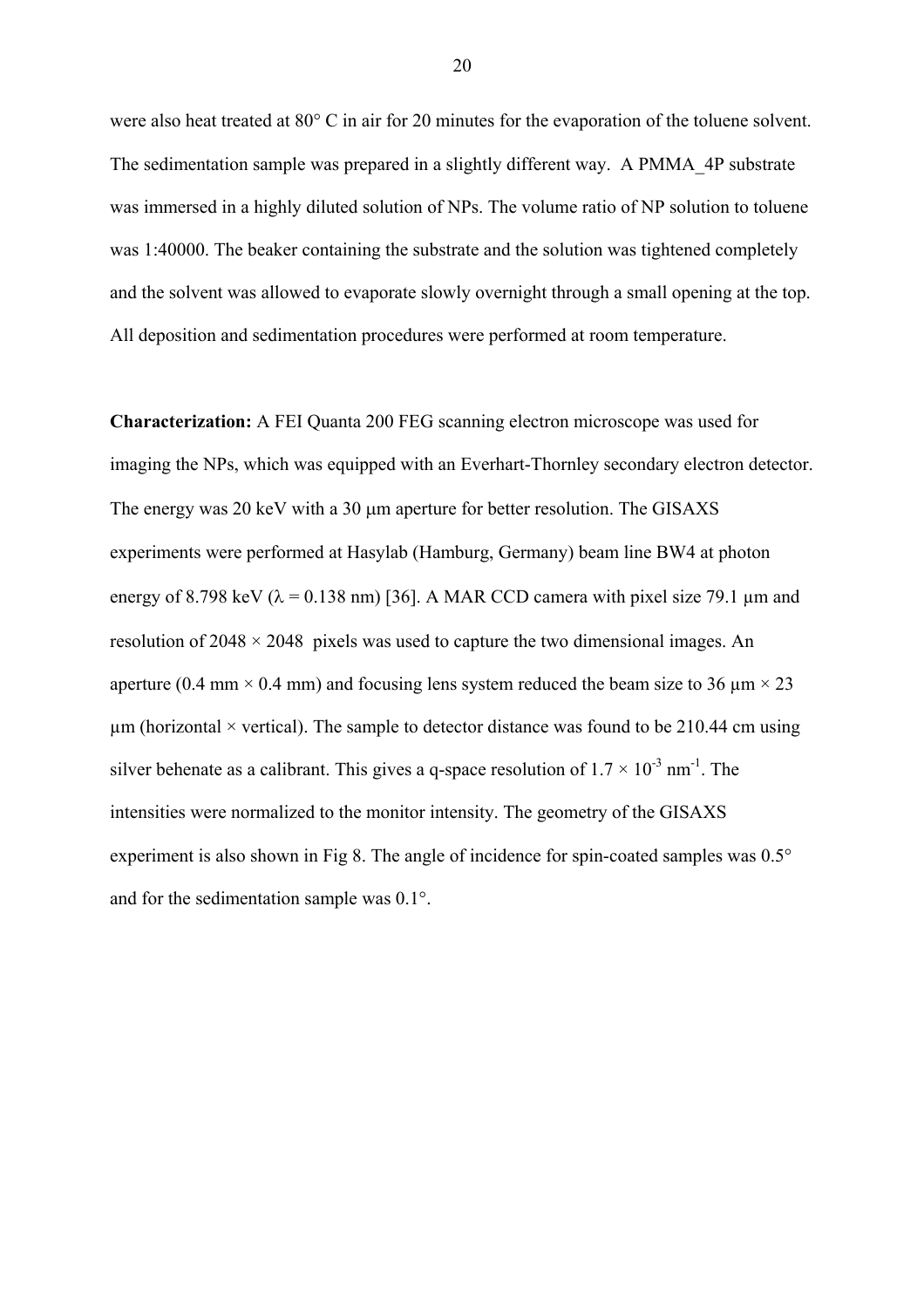

*Figure 6. Geometry of the GISAXS measurement.*  $\alpha_i$  *is the angle of incidence,*  $\alpha_f$  *is the angle of reflection,*  $2\theta_f$  *is the in-plane angle. The specular condition is satisfied for*  $\alpha_i = \alpha_f$ *.* 

**Indexing the lattice:** The indexing was performed assuming a two dimensional hexagonal lattice. The first Bragg peak is the (10) peak and the lattice constant were calculated from the position of this peak and using the following equation.

$$
d_{hk} = \frac{a}{\sqrt{\frac{4}{3}(h^2 + hk + k^2)}} = \frac{2\pi}{q_{y}^{hk}}
$$

Here (*hk*) corresponds to Miller indices,  $d_{hk}$  corresponds to the inter-planar distance,  $a$  is the lattice constant and  $q_y^{hk}$  is the position of Bragg peak as observed in the experiment.

## **References:**

- [1] Pulker H. K. 1979 Appl. Opt. 18, 1969
- [2] MacLeod H. A., MacLeod A. 2001 Thin-Film Optical Filters; 3rd edit.; Taylor & Francis
- [3] Bland J. A. C., Heinrich B. 2010 Ultrathin Magnetic Structures, Vol. I-IV; Springer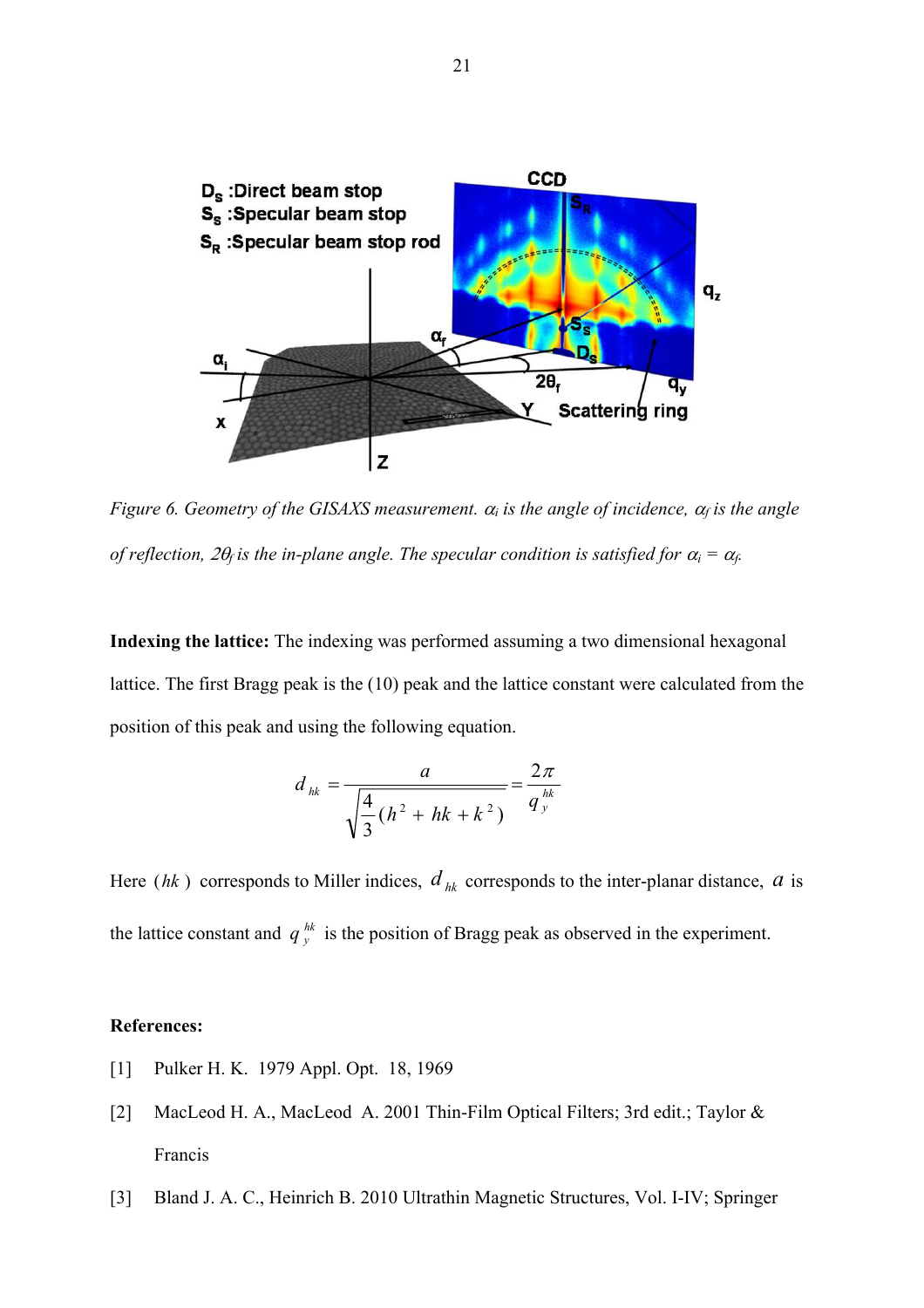- [4] Zabel H, Bader S D 2010 Magnetic Heterostructures (Springer Tracts in Modern Physics); Springer
- [5] Kelly M J 1996 Low-Dimensional Semiconductors; Oxford University Press
- [6] Davis J H 1997 The Physics of Low-dimensional Semiconductors; Cambridge University Press
- [7] Sun S, Murray C, Weller D, Folks L, Moser A 2000 Science, 287 1989
- [8] Black C T, Murray C B, Sandstrom R L, Sun S 2000 Science 290 1131
- [9] Shevchenko E V, Talapin D V, Kotov N A, O'Brien S, Murray C B 2006 Nature 439 55
- [10] Pileni M-P 2007 Acc. Chem. Res. 40 685
- [11] Nykypanchuk D, Maye M M, Van der Lelie D, Gang O 2008 Nature 451 549
- [12] Claridge S A, Castleman A W, Khanna S N, Murray C B, Sen A, Weiss P S 2009 ACS Nano 3 244
- [13] Jones M R, Macfarlane R J, Lee B, Zhang J, Young K L, Senesi A J, Mirkin C 2010 Nature Mater. 9 913
- [14] Ganapathy R, Buckley M R, Gerbode S J, Cohen I 2010 Science 327 445
- [15] Disch S, Wetterskog E, Hermann R P, Salazar-Alvarez G, Busch P, Brückel T, Bergström L, Kamali S 2011 Nano Lett. 11 1651
- [16] Dong A, Ye X, Chen J, Murray C B 2011 Nano Lett. 11 1804
- [17] Henzie J, Grünwald M, Widmer-Cooper A, Geissler P L and Yang P 2012 Nature Mater. 11 131
- [18] Collier C P, Vossmeyer T and Heath J R 1998 Annu. Rev. Phys. Chem. 49 371
- [19] Singamaneni S, Bliznyuk V N, Binek C and Tsymbal E Y 2011 J. Mater. Chem. 21 16819
- [20] Sun S 2006 Adv. Mater. 18 393
- [21] Bedanta S, Barman A, Kleemann W, Petracic O and Seki T 2013 J. Nanomat. 2013 1
- [22] Rabani E, Reichman D R, Geissler P L and Brus L E 2003 Nature 426 271